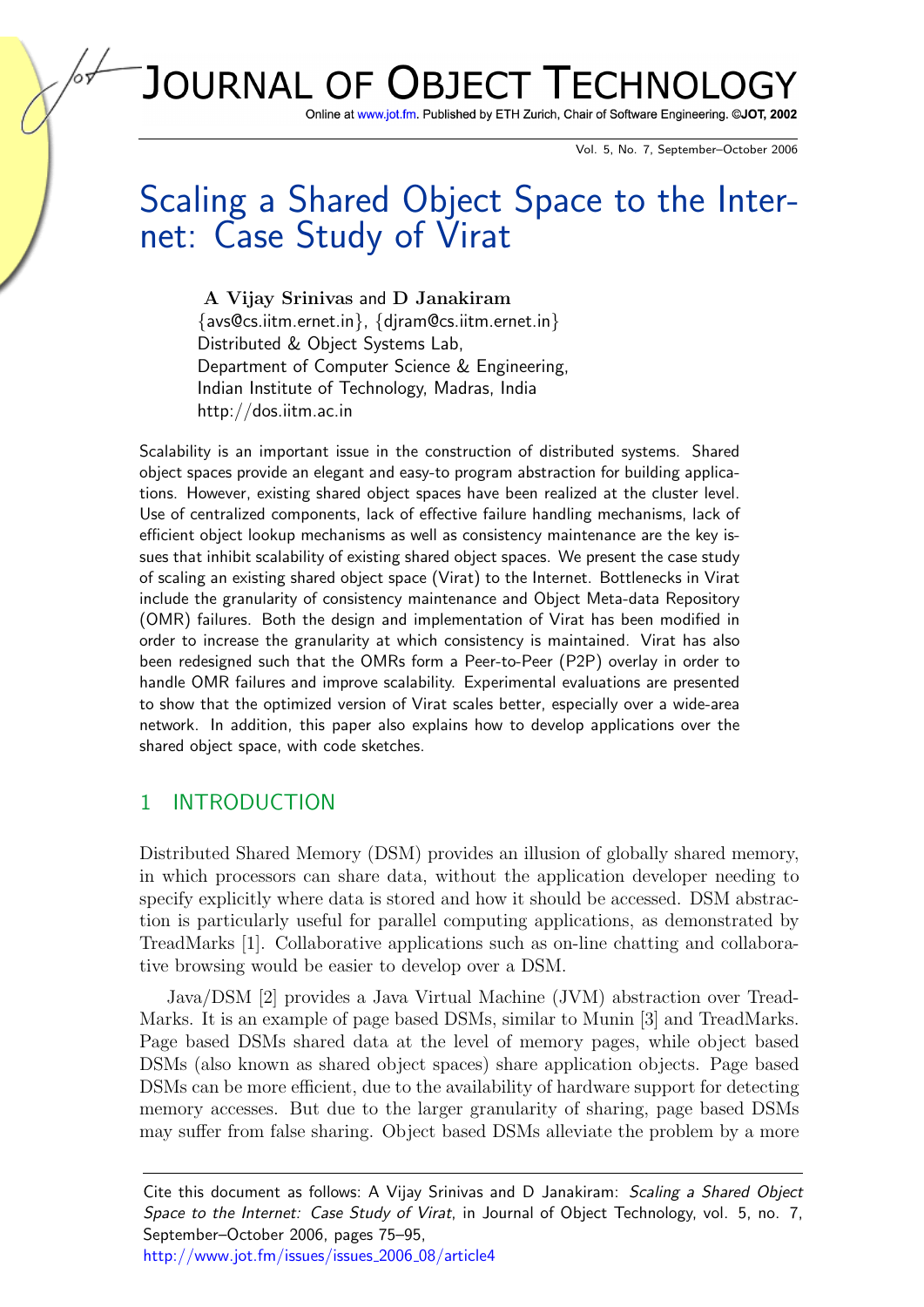application specific granularity of sharing. Examples of object based DSMs include Linda [\[4\]](#page-14-3) and Orca [\[5\]](#page-14-4). To our best knowledge, none of the shared object spaces have been really scaled to the Internet, as we argue below. An Internet scale shared object space can make it easier to develop applications such as computer supported cooperative work (CSCW) based collaborative designing and multi-player games [\[6\]](#page-14-5), among others.

Global shared objects [\[7\]](#page-14-6) allows heap objects in a JVM to be shared across nodes. Based on memory access patterns of applications, it also proposes various consistency mechanisms to be realized efficiently. However, it uses locks and a perobject lock manager for keeping replicas consistent. It does not address failures of the lock manager. Java spaces specification from Sun [\[8\]](#page-14-7) provides a distributed persistent shared object space using Java RMI and Java serialization. It provides Linda-like operations on the tuple space and uses Jini's transaction specification to achieve serializability of write operations. It also does not address fault tolerance, an important issue for Internet scale systems.

Orca relies on an update mechanism based on totally ordered group communication to serialize access to replicas. Even though a study has shown that the overhead of totally ordered group communication affects application performance minimally  $[9]^1$  $[9]^1$  $[9]^1$ , the study was done on a Myrinet cluster. This overhead may become substantial and affect application performance adversely over the Internet. This is primarily because the totally ordered group communication relies on a sequencer or uses broadcast. These could be expensive over the Internet. But Orca has not been evaluated on the Internet scale.

We have proposed a generic scalability model for analyzing distributed systems [\[10\]](#page-14-9). It takes the view that scalability of distributed systems should be analyzed considering related issues such as consistency, synchronization, and availability. By applying the scalability model on shared object spaces, we have identified the key bottlenecks that inhibit existing shared object spaces from scaling up to the Internet:

• Centralized Components

Many existing DSMs and shared object spaces have some centralized components that affects their scalability. For instance, Orca has a sequencer for realizing totally ordered group communication, while others like T Spaces [\[11\]](#page-15-0) have a centralized component for object lookups.

• Failures

Existing shared object spaces do not handle failures. For instance, JavaSpaces and global shared objects do not handle failures of transaction coordinator, while Orca does not handle failure of the sequencer.

• Object Lookup

Given an object identifier (id), efficient mechanisms must exist that maps

<span id="page-1-0"></span><sup>1</sup>This is due to its choice of which objects to replicate - those with high read/write ratios and efficient implementation of totally ordered group communication.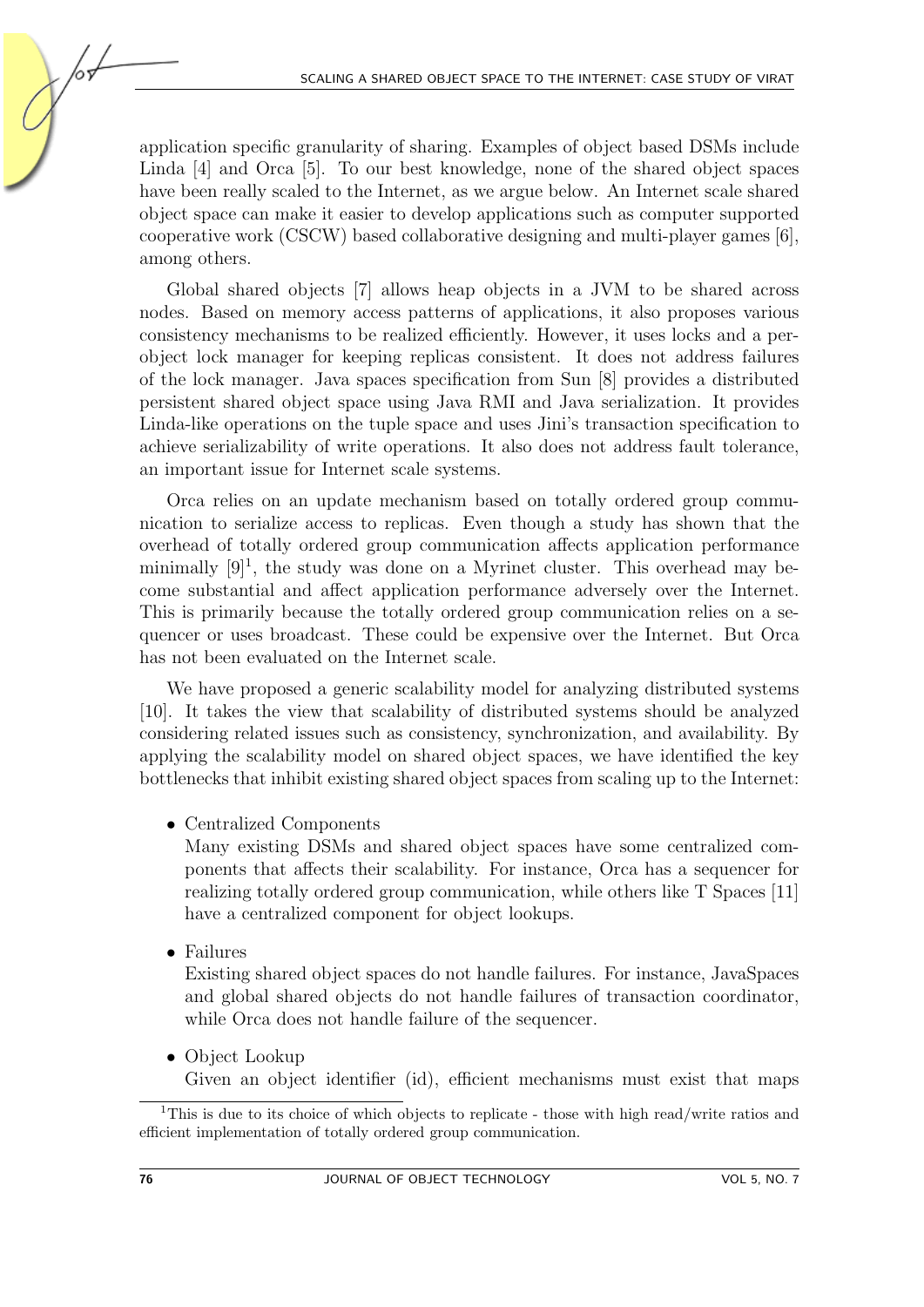the id to the node that either stores a replica or stores meta-data about the replica. Existing shared object spaces such as T Spaces uses centralized lookup mechanisms. Object lookup mechanisms in distributed object middleware such as CORBA, DCOM also have difficulty in handling failures and scaling up.

• Consistency

Several existing DSM systems such as TreadMarks, Munin and shared object spaces such as JavaSpaces provide relaxed consistency mechanism such as release consistency and entry consistency. Relaxed consistency mechanisms have also been explored in other areas [\[12,](#page-15-1) [13\]](#page-15-2). However, to our knowledge, these mechanisms have not been evaluated in Internet scale systems. Peer-to-Peer (P2P) systems which have been scaled to the Internet, such as Pastry [\[14\]](#page-15-3) and Tapestry [\[15\]](#page-15-4) assume replicas are read-only.

#### Scaling up a Shared Object Space to the Internet

We have developed Virat [\[16\]](#page-15-5), that was intended as a wide area shared object space to addresses infrastructure support for large scale distributed applications. It supports various object interaction styles so that applications can be architected easily. Virat uses a novel mechanism for handling failures and provides a data centric Concurrency Control (CC) mechanism to realize various consistency models. Virat has been extended to a fully typed shared event space, facilitating publish-subscribe kind of interactions and large scale event notifications [\[17\]](#page-15-6). However, by applying the scalability model [\[10\]](#page-14-9) to Virat, we find that there are bottlenecks. The goal of this paper is to explain how we address the above mentioned problems in the context of Virat and scale it up to the Internet.

Peer-to-Peer systems such as Pastry [\[14\]](#page-15-3) have been proposed to handle efficient, decentralized object lookups and tolerate failures. The early versions of Virat handled OMR failures through explicit lookup servers, under the assumption that the lookup server and the OMR in that cluster do not fail simultaneously. We have redesigned Virat to handle OMR failures elegantly and scale up better. The OMRs form a Pastry ring and route data through the routing protocol of Pastry in order to find which OMR maintains information about a given object. Information maintained in any OMR is also stored in k-replicas. The former enables the lookup time to be only  $O(log(n))$  for n nodes and the latter enables Virat to handle OMR failures. Virat has been integrated with the code of Freepastry (available at [http://freepastry.rice.edu/\)](http://freepastry.rice.edu/) for object lookup and routing among the OMRs. Performance evaluation over a wide-area network shows that the P2P communication based Virat scales better.

We also find that Virat could be optimized with respect to consistency granularity maintenance. We evaluate its performance and show that the optimized Virat scales better. In the process, we experimentally compare three different design mechanisms for achieving consistency in Virat: a two phase commit (2PC) based /о+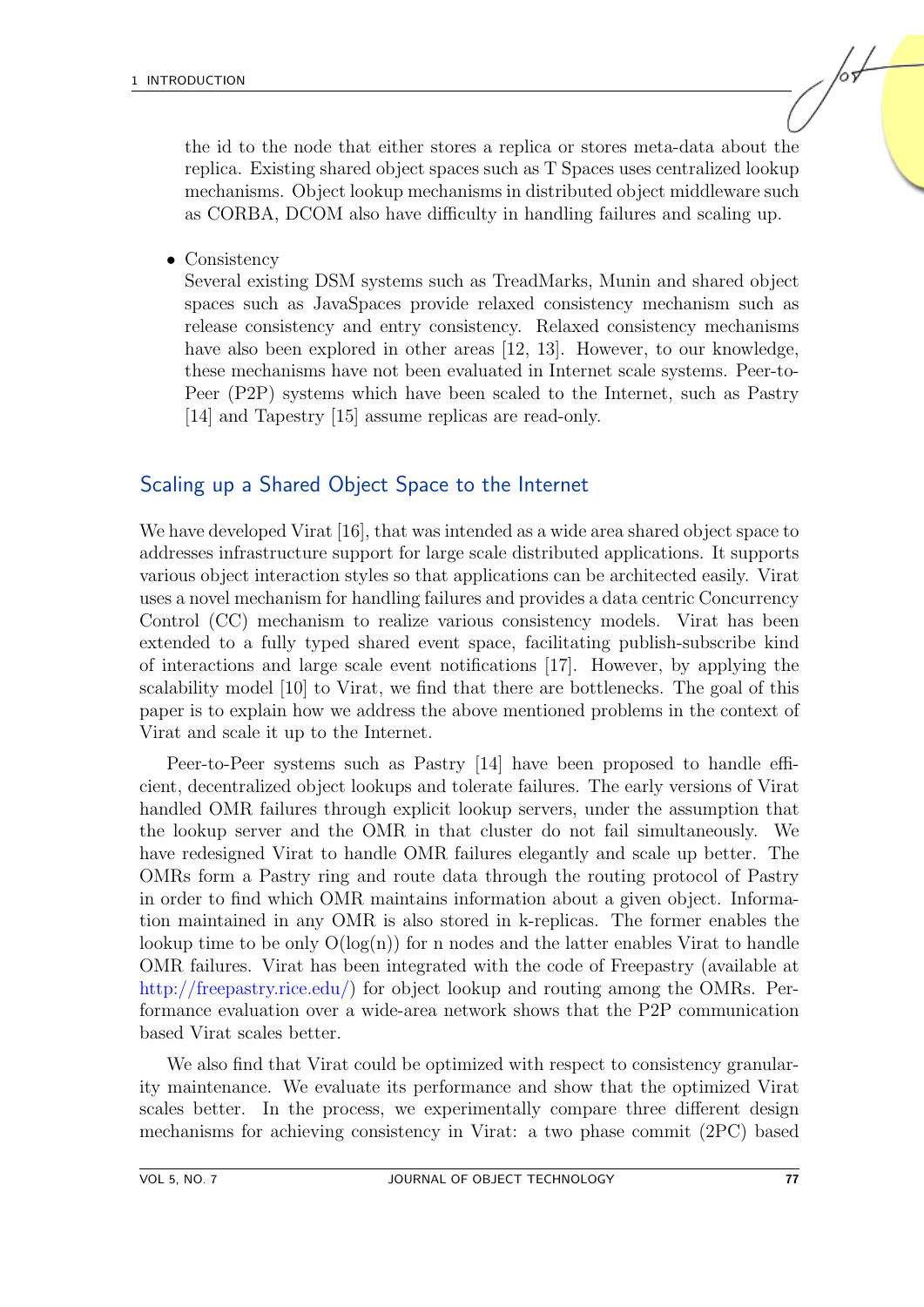naive mechanism, a CompareAndSwap (CAS)-like update mechanism and the optimized mechanism. We find that the CAS-like mechanism, although it performs well, degenerates to the optimized mechanism to handle failures and scale up.

Section [2](#page-3-0) provides a brief overview of the existing Virat shared object space. Section [3](#page-4-0) describes the scalability model that we have applied to Virat. Section [4](#page-5-0) explains the changes in design and implementation made to Virat for scaling it up. Section [5](#page-10-0) presents the performance evaluation of Virat over an Institute wide as well as a wide-area testbed. Section [6](#page-12-0) compares the modified Virat with a few other large scale systems. Section [7](#page-13-0) puts the paper in perspective and provides directions for future research.

#### <span id="page-3-0"></span>2 VIRAT: A SHARED OBJECT, EVENT AND SERVICE SPACE

Virat supports middleware services such as naming and trading as well as replica object management. Virat uses an independent check pointing and lazy reconstruction mechanism to handle failures of OMRs. Lookup servers are also run, one in each cluster. The lookup server maintains the current location of the OMR in that cluster. Under the assumption that both lookup servers and OMRs in a cluster would not fail simultaneously, failures are handled. The OMRs (one per cluster) are responsible for cluster level management of replicas. The OMRs communicate among themselves to locate objects across clusters.

The appendix explains how to write programs over the shared object space. A DSM runtime object is present in every node of the system. This object serves as the interface for the client code to access the DSM services. When the DSM runtime object gets a request for creating shared objects, it interacts with the DSM services, namely the lookup and OMR services and returns a replica of the object to the client. The OMR service maintains information about objects and the current accessors for each object. Each object has a data counter, for ensuring data centric CC [\[18\]](#page-15-7). The data counter is also used as a versioning mechanism that forms the basis of reconstruction of global system states, while using independent checkpointing to recover from failures.

The DSM runtime on each node handles the initial object discovery requests. It looks up the object in its cache, failing which it contacts the lookup service of the cluster. If the object has not been created before or has been created in a different cluster, the DSM runtime sends a request to the OMR of this cluster. The OMR creates a new unique oid for the object and gives back a copy of the object. The OMR maintains list of current accessors for each object. When an update request message is received from an accessor, it is propagated to all other accessors, the order depending on the application specific consistency criteria.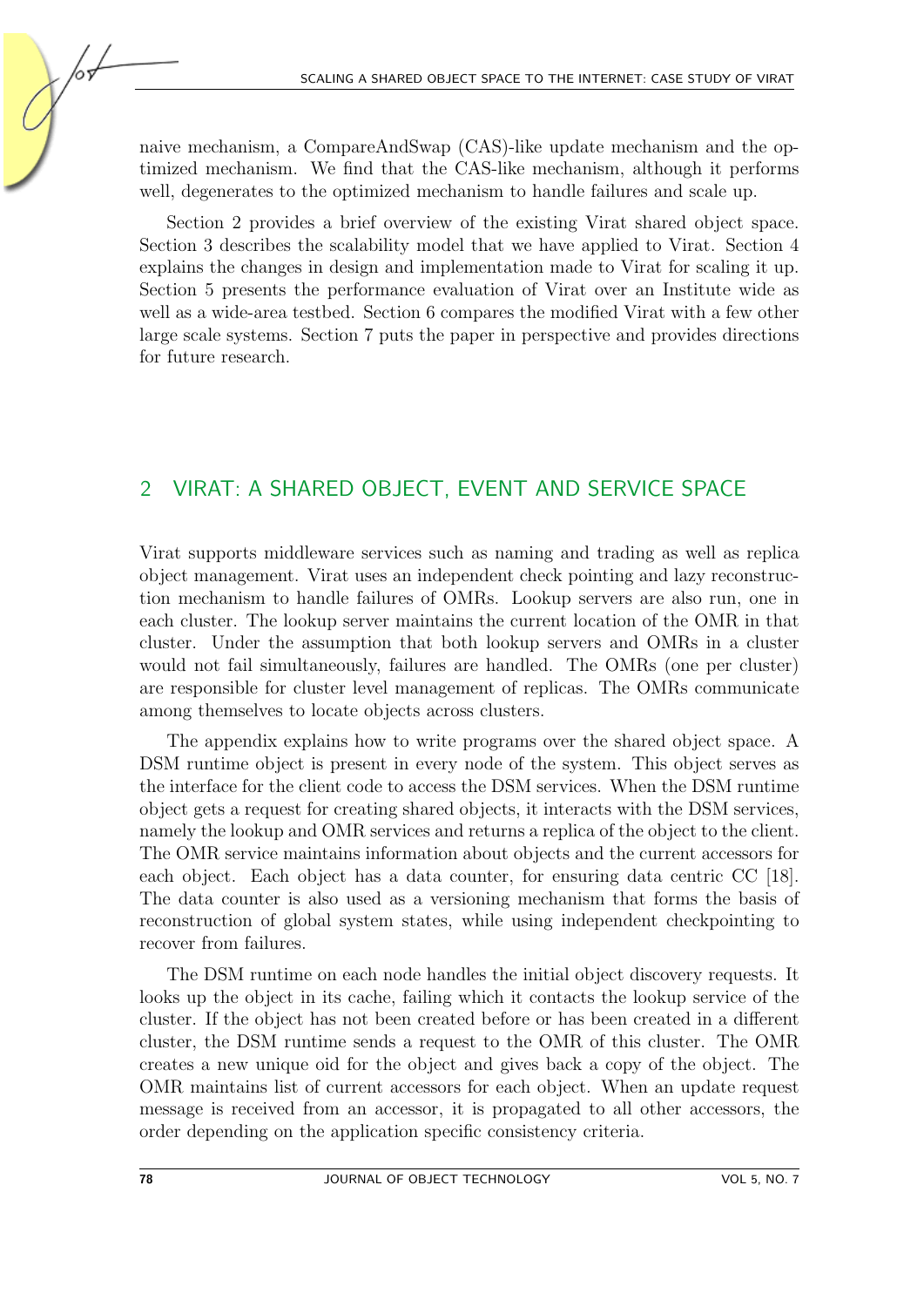# <span id="page-4-0"></span>3 THE SCALABILITY MODEL

A number of studies have been made considering the scalability of distributed systems. A scalability metric based on productivity was defined in [\[19\]](#page-15-8). The metric evaluates scalability as the product of throughput and response time (or any value function) divided by the cost factor. An analytical model of server systems based on Layered Queuing Networks (LQN) was proposed in [\[20\]](#page-15-9). A more general analytical model of client-server systems based on rendezvous networks was given in [\[21\]](#page-15-10). It illustrates how certain slow servers could become bottlenecks and suggests threading/cloning to relieve these bottlenecks. Recent work on design patterns for concurrent and networked systems documents patterns such as Reactor, Half-Sync Half-Async for efficient multi-threading in server systems [\[22\]](#page-16-0). Scalability of Java 2 Enterprise Edition (J2EE) technology has been evaluated in [\[23\]](#page-16-1).

All the above efforts perceive scalability in isolation and some are even specific to certain technologies. The inter-related issues of synchronization, consistency and availability are neglected. One of our main conjectures is that availability, consistency, synchronization and scalability are closely related and should be looked at in totality, not in isolation. We have proposed an analytical model that considers scalability as a function of synchronization, consistency, availability, workload and faultload [\[10\]](#page-14-9).

 $scalability = f(avail, sync, consist, workload, faultload)$ 

- *avail* is availability can be quantified as the ratio of number of transactions accepted versus submitted. Availability itself is a function of network availability (number of operations reaching any replica) and service availability (number of operations accepted by a replica). If the availability requirements are very high, a trade-off between scalability and consistency may be required. If strict consistency is also required, the scalability of the system may be compromised. If consistency can be relaxed, both high availability and scalability can be achieved [\[24\]](#page-16-2).
- *consis* is consistency, itself a function of update ordering and consistency granularity. Update ordering refers to update ordering mechanisms across replicas and can be one of causal, serializable or PRAM. Consistency granularity refers to the grain size at which consistency needs to be maintained in the system. There are two dimensions to consistency granularity. Caching is an important and well known method for improving performance. The size of caching is an important factor governing the performance. A higher size implies more chances of program locality effects and better performance. The other dimension is the granularity of consistency maintenance; whether it is at the individual replica level or using some form of aggregation. It may be easier to maintain consistency at aggregate level than at individual replica level, but at the cost of strictness.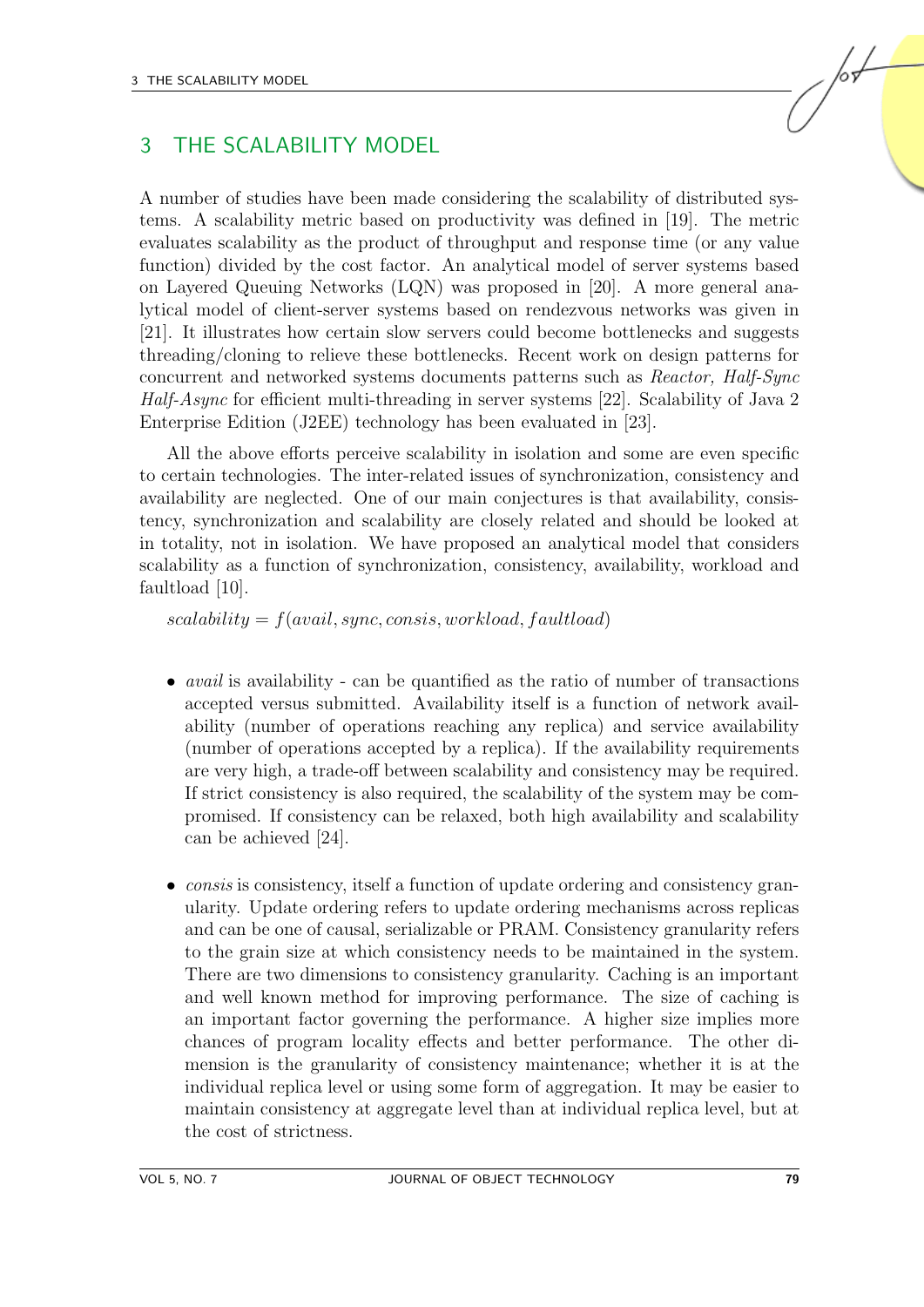- sync refers to synchronization among the replicas. The two dimensions of synchronization are how often the replicas are synchronized and the mode of synchronization. The former is captured in terms of the  $\delta$  value [\[25\]](#page-16-3),  $\delta$ referring to the number of updates that can be buffered in a particular node before synchronizing with others. The latter can be modeled as a  $\gamma$  value, with  $\gamma = 0$  implying a server push/invalidation model and a positive non-zero value indicating that a replica could miss some updates and can be updated lazily, either in push or pull mode. This may reduce the messaging overhead and improve the scalability of the system. A similar idea has been exploited in the notion of local consistency [\[13\]](#page-15-2), but without any attempt at quantification.
- Workload can be broken down into workload intensity and workload service demand characterization. Workload intensity refers to number of transactions per second or number of clients etc. and service demand refers to CPU time for operations, network delays etc. As workload increases, performance of the system must degrade gracefully. Improving service demand (say by having a faster processor) can help in graceful degradation.
- Faultload is the failure sequences and number as well as location of replicas. In Internet scale systems, failures become important. Systems as well as networks are prone to failure, with increased message latencies creating additional difficulties.

The function f could be a mathematical function that can be used to quantify the scalability of a distributed system. At a higher level, the f can also be viewed as an algorithm. The primary goal of this algorithm is to identify scalability bottlenecks in the system. An open issue is whether the arguments to  $f$  are complete and minimal.

# <span id="page-5-0"></span>4 REDESIGNING VIRAT TO THE INTERNET SCALE

The scalability model is a useful tool to identify bottlenecks in distributed systems. The scalability model has been applied to Virat and it gives directions for optimization of Virat. First, relating to the consistency parameter, Virat has been optimized to implement different update ordering mechanisms. These imply different consistency mechanisms, namely causal consistency, sequential consistency and causal serializability. This is in line with the established principle that relaxing consistency ordering leads to improved scalability [\[13\]](#page-15-2). The stricter the consistency mechanism that needs to be enforced, the more overhead is involved in terms of messages and protocols. For instance, to enforce serial consistency, a two phase commit (2PC) or a more sophisticated three phase commit (3PC) protocol may have to be in place. Causal consistency can be implemented by a data centric mechanism [\[26\]](#page-16-4). Causal serializability can also be implemented without a system wide agreement protocol.

A further optimization in Virat relates to consistency granularity. Serial consistency is enforced by a 2PC protocol. The DSM objects in each node which maintain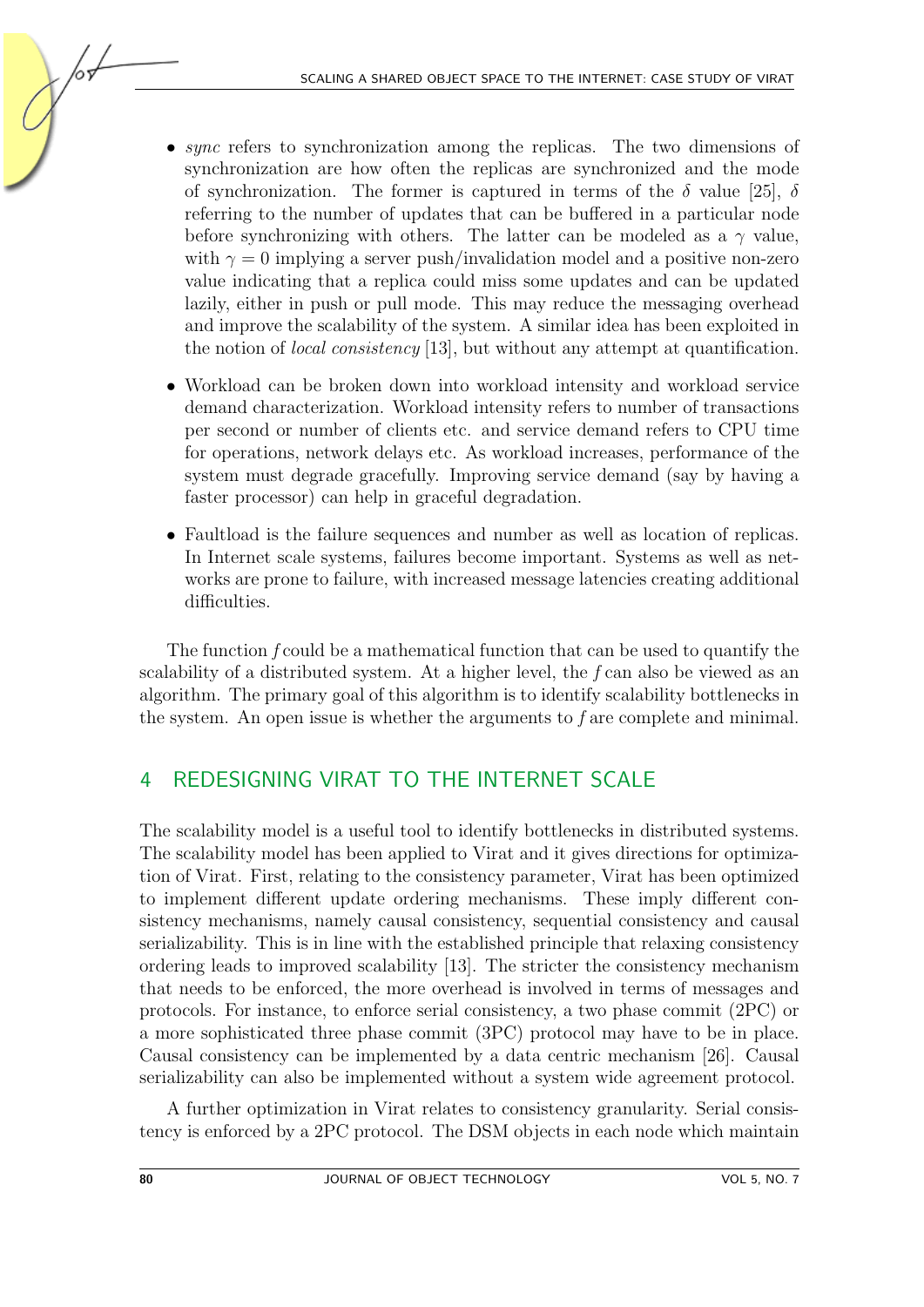replicas of an object, run the 2PC among themselves. The initiator node acts as a 2PC coordinator. 2PC may be expensive, especially in a wide-area setting. An optimization is to ensure strict consistency only at the level of OMRs. They are responsible for update propagation to other nodes. Thus, a serializability protocol, if required is enforced only among the repositories and not among all replicas. This reduces the number of participants in the 2PC algorithm, making it more efficient. The OMRs are responsible for propagating updates to individual replicas. An invalidation based approach is used to maintain consistency among the OMRs, to avoid 2PC. These optimizations are expected to improve the scalability of Virat.

Fault tolerance is the other dimension along which Virat has been redesigned. Nodes as well as networks are more prone to failure in an Internet setting, making the initial version of Virat unsuitable. This is true especially with respect to OMR failures. OMRs maintain information about objects or object meta-data, including details like object id and list of accessors for the object. Each cluster has a predesignated node as an OMR. To handle OMR failure, a lookup server was used. The lookup server keeps update information about the current location of its (cluster level) OMR. The assumption was that both the lookup server and the corresponding OMR do not fail simultaneously. This may be untenable in an Internet setting. If an object that is created in one cluster (its meta-data is maintained by OMR1) needs to be replicated in a different cluster (which has OMR2), OMR1 does not know which of the OMRs has meta-data corresponding to that object. Hence, OMR1 searches through all the OMRs and finds that OMR2 maintains this data. This causes replica creation requests to be delayed, especially in a wide-area setting. Thus, a better mechanism is required to handle OMR failure and efficient object lookups across clusters.

The OMRs form a Pastry ring and route data through the routing protocol of Pastry in order to find which OMR maintains information about a given object. This enables the lookup time to be only  $O(log(n))$  for n nodes and can reduce crosscluster replication request times considerably. Information maintained in any OMR is also stored in k-replicas, meaning k other OMRs. Thus, even if an OMR fails, the routing protocol of Pastry ensures that, among the k OMRs that are alive at that point, the message is routed to the OMR with the closest matching id. Thus, OMR failures are also handled elegantly.

#### Design and Implementation

This section presents the details of redesigning Virat along the lines of consistency granularity and fault-tolerance (P2P routing among OMRs) for scalability. We now explain the design and implementation details of the three consistency mechanisms: naive 2PC mechanism, a CAS-like update mechanism and an optimized 2PC mechanism. The client instantiates a DSM object and makes calls on that object. All the calls are forwarded to a local DSM runtime object, which in turn forwards them to the OMR whenever necessary. The DSM runtime object contains data structures to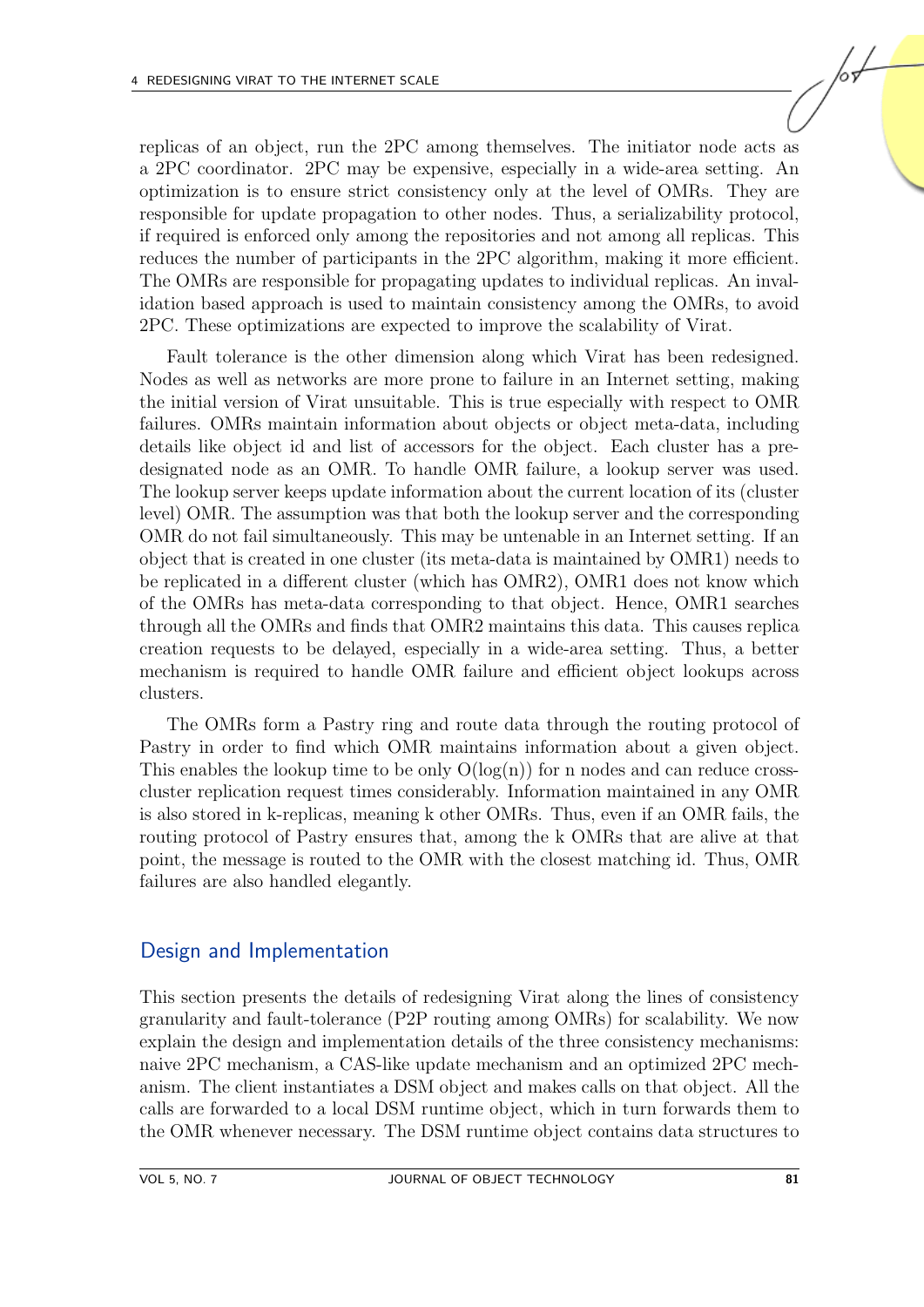maintain the objects created or read by the local node. The OMR maintains details of objects accessed within a cluster.

#### Interface Additions for Naive 2PC Based Consistency Mechanism

The methods to be added to the interface of the DSM object are given below, with brief explanations of their purpose.

• String WriteSequential (Object obj, String ClassName, Object | dependencyList)

This method allows an application to write into an object and ensure sequential consistency. The normal Write method of Virat ensures only causal consistency by default. This method makes the DSM object act as a 2PC coordinator and initiate a 2PC algorithm to ensure that the write is propagated to all replicas consistently.

• public void UpdateClientList(String oid, server.returnable clientList)

This method is called from a Create method (this creates a new replica). It adds the new replica to all the existing clients, so that whichever client initiates a 2PC, this client is also included as a participant.

• public boolean Prepare2PC(String oid, Object obj)

This method refers to the prepare phase of 2PC among replicas to serialize writes. This method is invoked by the 2PC coordinator. It checks local constraints and returns true if there are no other updates pending. It returns false otherwise, in which case the 2PC coordinator will abort in the next phase.

• public void Commit 2PC (String oid, Object obj)

This method refers to the commit phase of 2PC among replicas to serialize writes. This method is invoked by the 2PC coordinator, after it gets a 'true' from all replicas. Even if it gets a single 'no' vote, the 2PC has to be aborted.

• public void Abort2PC(String oid, Object obj)

This is similar to the above for the abort phase of 2PC.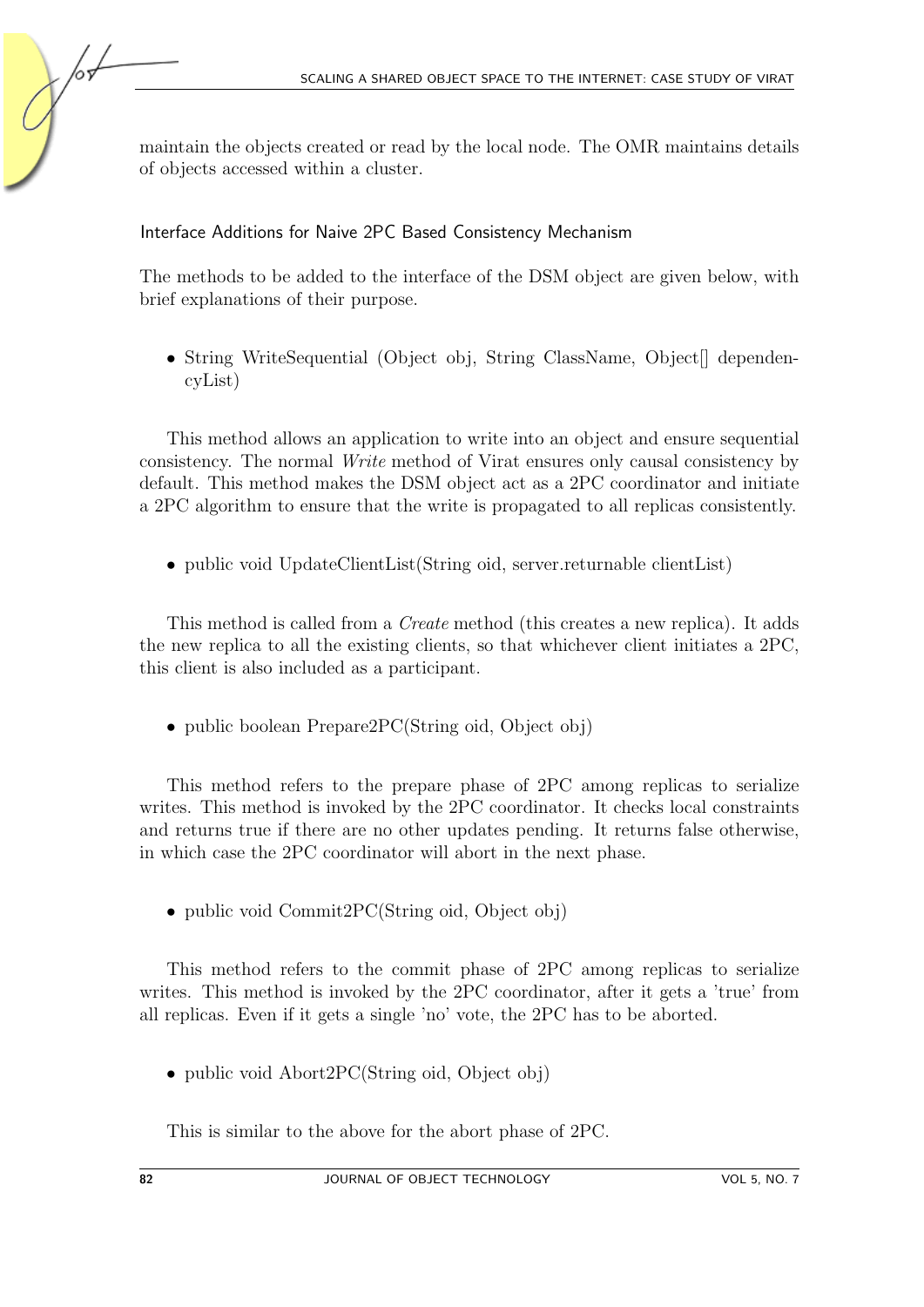#### CompareAndSwap(CAS)-like Updates

The naive 2PC based consistency mechanism of Virat can be compared to the Distributed Data Structure (DDS) approach of [\[27\]](#page-16-5). DDS was proposed as a centralized interface to persistent distributed data for web services. DDS is actually based on replication and distribution and provides atomic single element updates. The consistency of the replicas are maintained by a 2PC protocol to ensure serialization. This makes write operations very expensive and a bottleneck for scalability. Thus, an efficient mechanism for updating replicas would be very useful.

We have developed a CAS-like primitive that is inspired from multi-processor synchronization primitives [\[28\]](#page-16-6). We have implemented the CAS-like update mechanism by using a hierarchical tree-based multilevel CAS. It provides only serializability semantics. The main idea is that CAS-like update mechanism is optimistic, compared to the pessimistic approach of 2PC or mutual exclusion. A simple way to realize the CAS-like update mechanism is to have only a single node (owner) at the top of the hierarchy. A CAS operation is done at each level of the hierarchy and propagated up, if the local CAS succeeds. If the local CAS fails, the CAS returns failure. Different nodes may be owners for different data items for load distribution. However, this mechanism may not be able to handle failures. To handle failures, multiple nodes may be required at the root of the hierarchy. But this may lead to consistency problems at the root set. The interfaces required to realize this CAS-like update mechanism is given below.

• Object CompareAndSwap(String oid, Object oldValue, Object newValue)

This is the CAS method on the OMR. This method is invoked by a CAS operation from the child. If local CAS succeeds, it sends a CAS request to the owner of the object with id as oid. If local CAS fails, it returns a failure. There is a similar CAS method on the DSM runtime object, which is invoked by the application. The DSM runtime object invokes CAS on the OMR of the cluster.

#### Optimized Consistency Mechanism - OMR Level 2PC

Consistency is maintained at the level of OMRs only, and they are responsible for update propagation to other nodes. Thus, serializability protocol, if required is enforced only among the repositories and not among all replicas. The number of nodes among which agreement must be reached for serializing writes is decreased drastically. As a result, it is much easier to implement. Further, as the number of nodes is higher, greater is the failure probability. 2PC will be even more expensive given failure scenarios. The optimized mechanism is hence, expected to scale better, especially in a wide-area setting (in spite of its dynamic nature). However, this method does not ensure strict serializability among all replicas. It is a different way of relaxing consistency compared to the normal ways [\[12\]](#page-15-1). Applications which can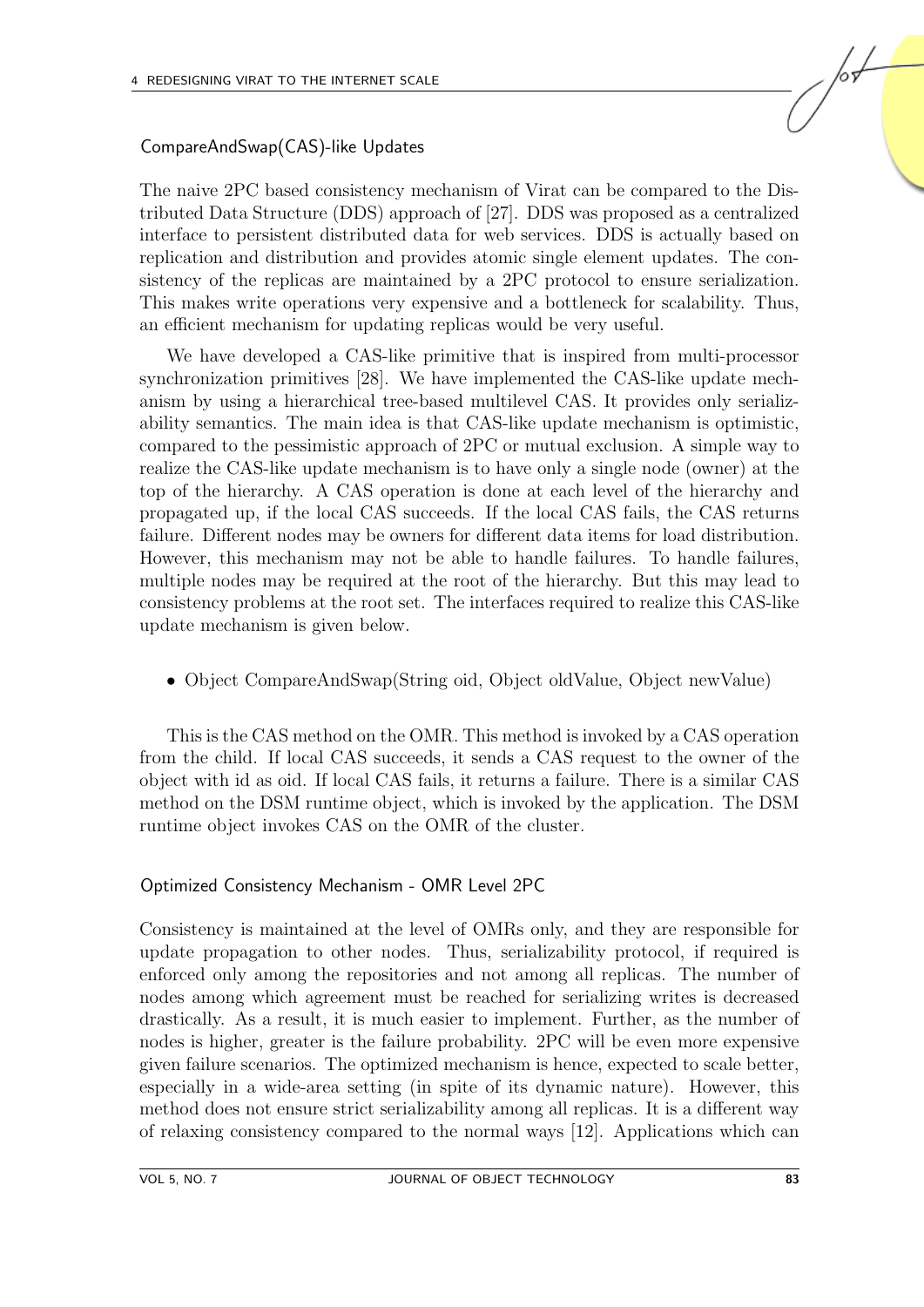tolerate slight inconsistencies such as those given in [\[29\]](#page-16-7) can benefit. The interface changes required to realize this mechanism are:

- The methods Prepare2PC, Commit2PC and Abort2PC on the DSM runtime object must be moved to the OMR.
- public boolean WriteObjRepoSeq(String oid,Object obj) method must be added to the OMR. This method will initiate the 2PC among the OMRs, with this OMR acting as 2PC coordinator. The WriteSequential method on the DSM object must be modified to invoke this method of the OMR.
- void notifyLocalSubscribers(Object obj, String eventType) method of the OMR<sup>[2](#page-9-0)</sup> must be modified to propagate updates to objects. Basically, the event space of Virat [\[17\]](#page-15-6) is being used for update propagation by the OMRs within clusters.

#### Incorporating Pastry Routing Among OMRs

The Freepastry implementation of Pastry provides the commonapi class. This class is an abstraction of common APIs for P2P systems. Important methods of this class include route(Id key, Message msg, NodeHandle hint) and replicaSet(Id id, int  $maxRank$ ). The route method implements the traditional P2P routing, ensuring that the message is routed to the node with the closest matching id that is alive. The *deliver* message on the receiving *Application* instance is invoked. The *replicaSet* returns a set of nodes on which replica meta-data of a given object can be stored.

If an OMR invokes the route method, the deliver message on the application process at the destination OMR is invoked. However, the originating OMR needs a handle to the destination OMR to invoke methods such as Read, Write etc. that are part of the OMR interface. Since, the route method does not return a handle, in our implementation the deliver method invokes the passMyHandle on the originating OMR to pass its own reference. The originating OMR makes invocations such as GetObjectDetailsWithID (to get details of an object created under a different OMR) on the handle.

Each OMR maintains a list of OMRs (since it gets an invocation from the OMR, it can get the IP address) for all objects for which it stores meta-data. This list is used for updating OMRs for Write operations. Currently, we provide only causal consistency in the P2P based version of Virat. It should be noted that for implementing causal consistency, local operations are sufficient and global agreement protocols may not be necessary [\[30\]](#page-16-8). Alternative consistency mechanisms for P2P systems have not been explored too much in the literature, with many current P2P systems such as Tapestry [\[15\]](#page-15-4) assuming data is read-only. We leave it for future research to realize other consistency models in the P2P version of Virat.

105

<span id="page-9-0"></span><sup>2</sup>This method normally notifies events to the local subscribers (who are within this cluster).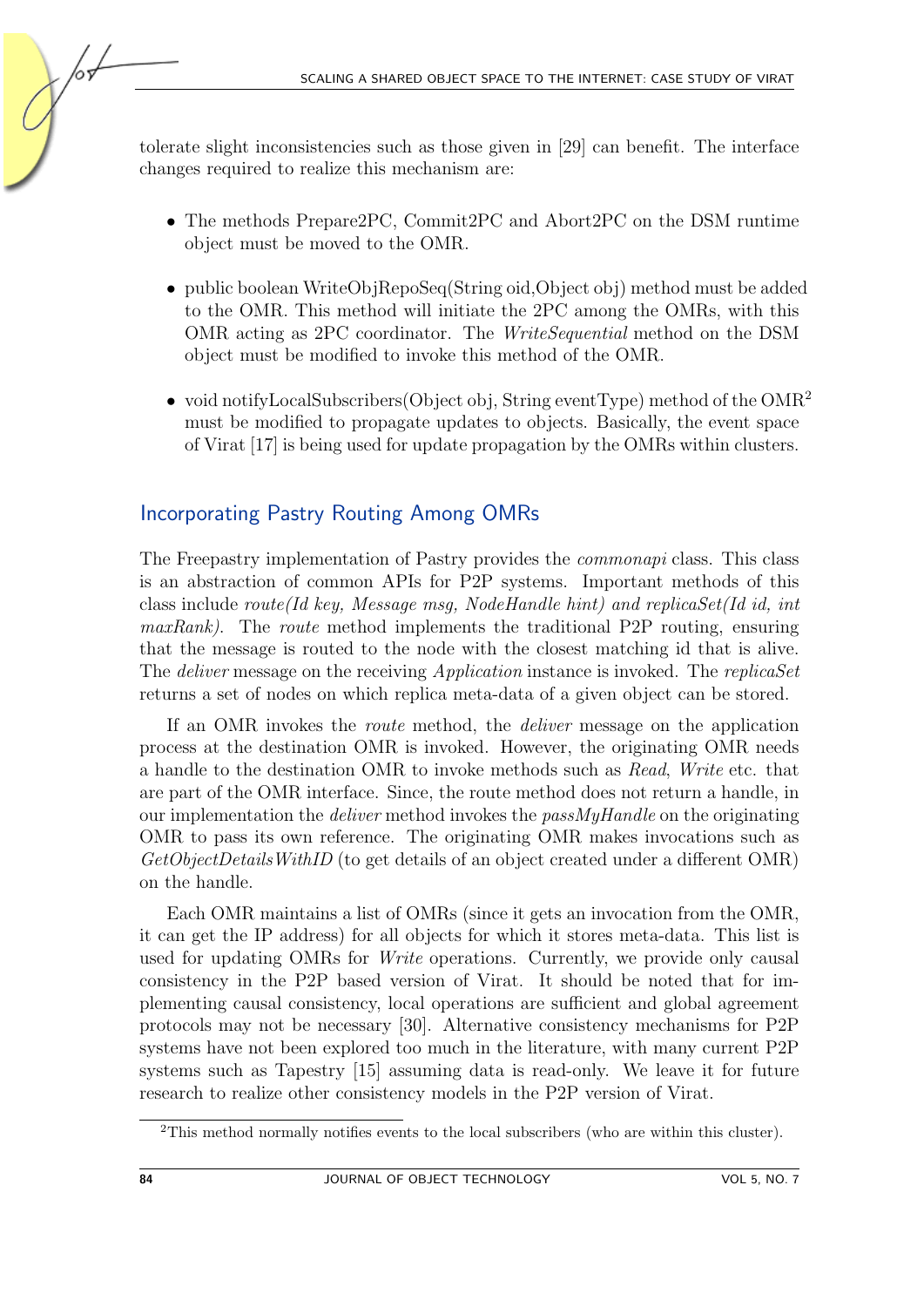An optimization to avoid 2PC among OMRs has been realized. When an OMR needs to write an object, instead of becoming a 2PC coordinator and realizing 2PC for serializing writes, the OMR sends an invalidate message to other OMRs. When OMRs receive invalidate message, they invalidate the local copy of the object. A pull based model is used for updating the values, implying that other OMRs can pull the values from the current writer. The OMRs are responsible for propagating the updates to the replicas within their cluster.

#### <span id="page-10-0"></span>5 PERFORMANCE STUDIES

This section details some of the performance studies we have conducted over Virat to show its scalability. The initial set of experiments have been conducted on an Institute wide network, consisting of about thirty five heterogeneous machines, each having memory from 64MB to 1GB, processing speed from 350MHz to 2.4 GHz and running different operating systems (linux, solaris etc.). The machines are spread across three clusters, with each cluster being connected by a 10/100 Ethernet connection. A few nodes from an engineering college in Trichy[3](#page-10-1) were used and a widearea testbed was formed. This testbed was used for the wide-area results reported in this paper.

Figure [1](#page-10-2) shows the overhead of the *WriteSequential* method call with increasing number of nodes and hence clients (each node can be hosting hundreds of clients). It can be observed that the naive Virat incurs nearly linear overheads. This nontrivial overhead is more prominently seen in the wide area results. Thus, as the number of Internet nodes participating in Virat increases, the naive Virat may have trouble scaling up. This is due to the overhead involved in the 2PC algorithm that is required to serialize the writes.



<span id="page-10-2"></span>Figure 1: Write Overheads in Naive Virat on Campus Intranet and Wide-Area Testbeds

<span id="page-10-1"></span><sup>3</sup>Another city in Tamil Nadu, about 200 miles from Chennai.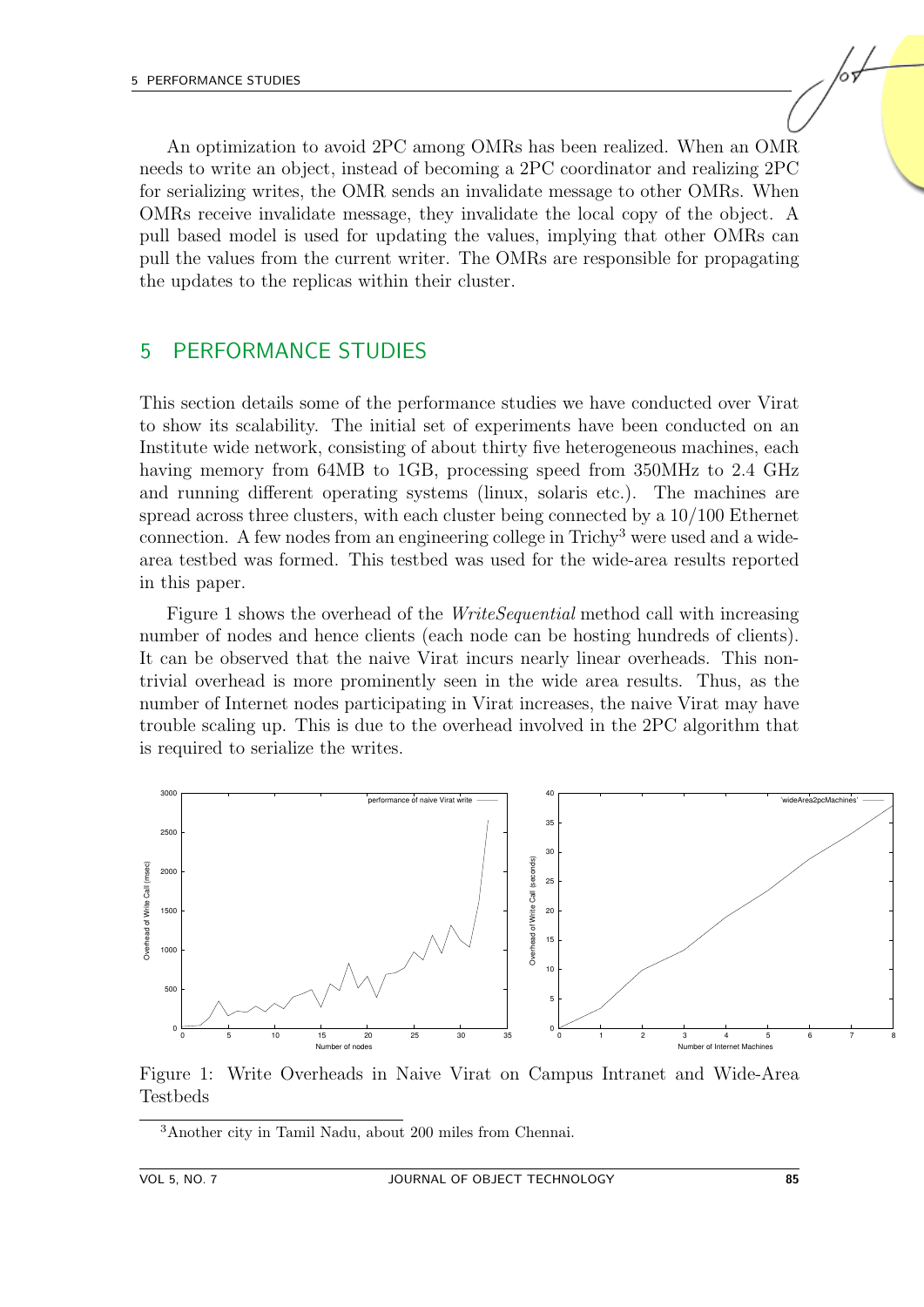Figure [2](#page-11-0) shows the overhead of the WriteSequential method call for the CAS-like update mechanism, with only one node at the top of the tree. It can be observed that this method performs far better, that too with increasing number of nodes. However, the fact that there is only one node at the top of the hierarchy implies that this mechanism is prone to failures, both node as well as network failures. If the number of nodes forming the top of the hierarchy is increased, failures can be tolerated better. But, this leads to issues of synchronization between the top level nodes. This update mechanism becomes similar to the optimized Virat mechanism (with a 2PC at object repository level), which handles consistency such issues.



<span id="page-11-0"></span>Figure 2: Performance of CAS-like Update Mechanism on Campus Intranet

Figure [3](#page-12-1) shows the performance of the WriteSequential method in optimized Virat. Since the overheads of 2PC are reduced by increasing the granularity of consistency, the performance degrades slowly, even in the wide-area testbed.

The overhead of object replication has been measured in both the naive Virat (Virat without P2P routing between OMRs) and the P2P based Virat. These overheads have been measured by creating an object replica (by the Create method call on the Virat interface) from an OMR in a different cluster than the one on which the object was originally created. The originating OMR sequentially searches through each of the other OMRs to find which OMRs maintain information about this object in naive Virat. In the P2P version, the originating OMR does a P2P routing to find the OMR which maintains meta-data about this object. Consequently, the overhead of object replication across clusters is much higher in naive Virat compared to the P2P based Virat. This is depicted in figure [4.](#page-12-2)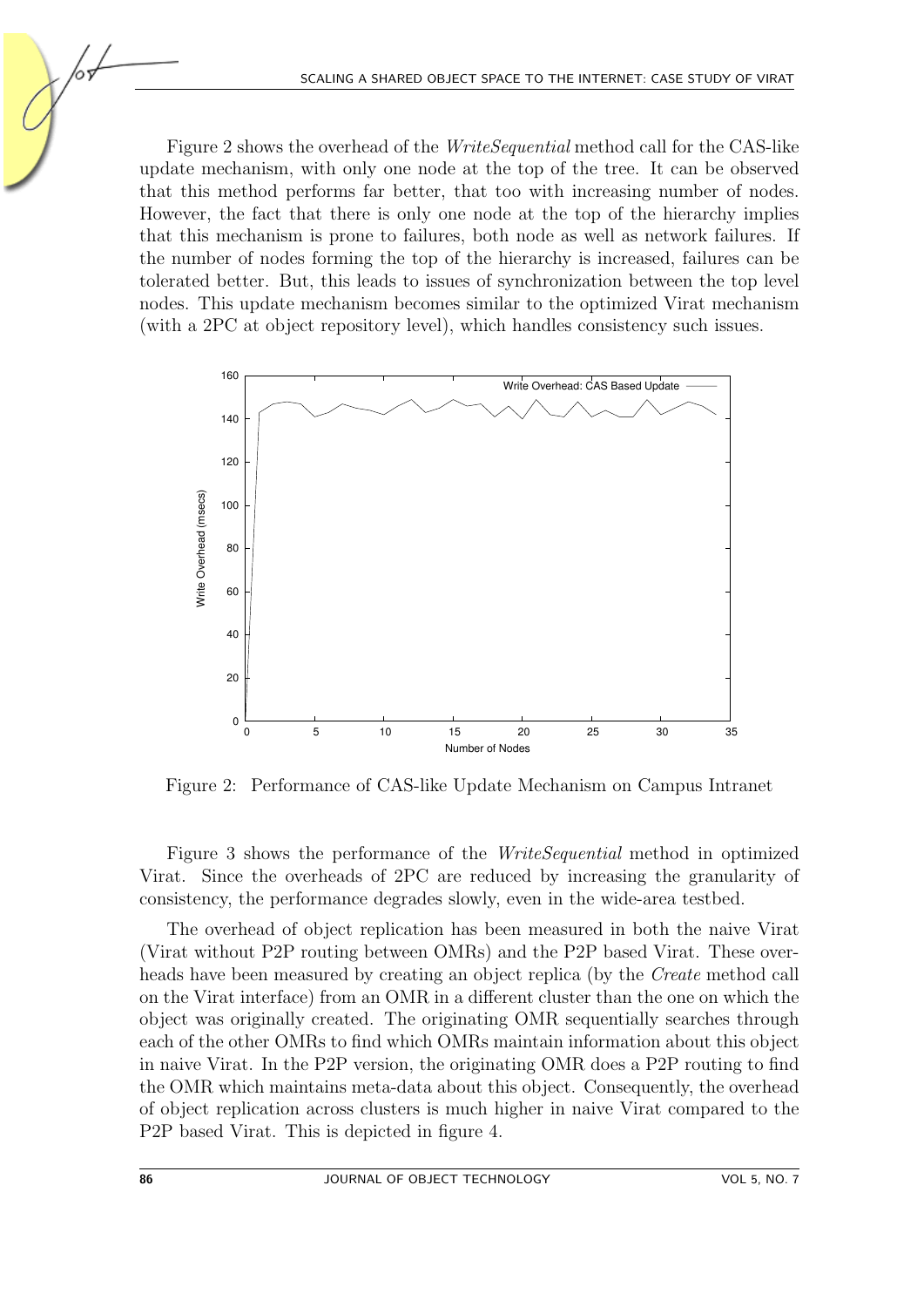

<span id="page-12-1"></span>Figure 3: Performance of Optimized Virat on Campus Intranet and Wide-Area Testbeds



<span id="page-12-2"></span>Figure 4: Object Replication Overhead in Naive Virat and P2P Based Virat on Campus Intranet Testbed

#### <span id="page-12-0"></span>6 RELATED WORK

Two other models have endeavoured to extend DSM across clusters: JDSM [\[31\]](#page-16-9) and Lemuria [\[32\]](#page-16-10). JDSM presents an implementation of software DSM written in Java that can be ported to several cluster platforms. JDSM attempts to provide complete distribution transparency, which means that the programmer is totally transparent to the DSM. This results in non-trivial overheads to check object accesses. This, coupled with cache coherency maintenance costs and lack of adequate failure handling mechanisms limits the scalability of JDSM. Lemuria uses a new consistency criteria called cluster based release consistency to enable the DSM to be used in a wide-area environment. However, no detailed study of the performance and scalability of these DSMs have been documented in the literature.

T spaces is a shared object space from IBM [\[11\]](#page-15-0) that adds database functionality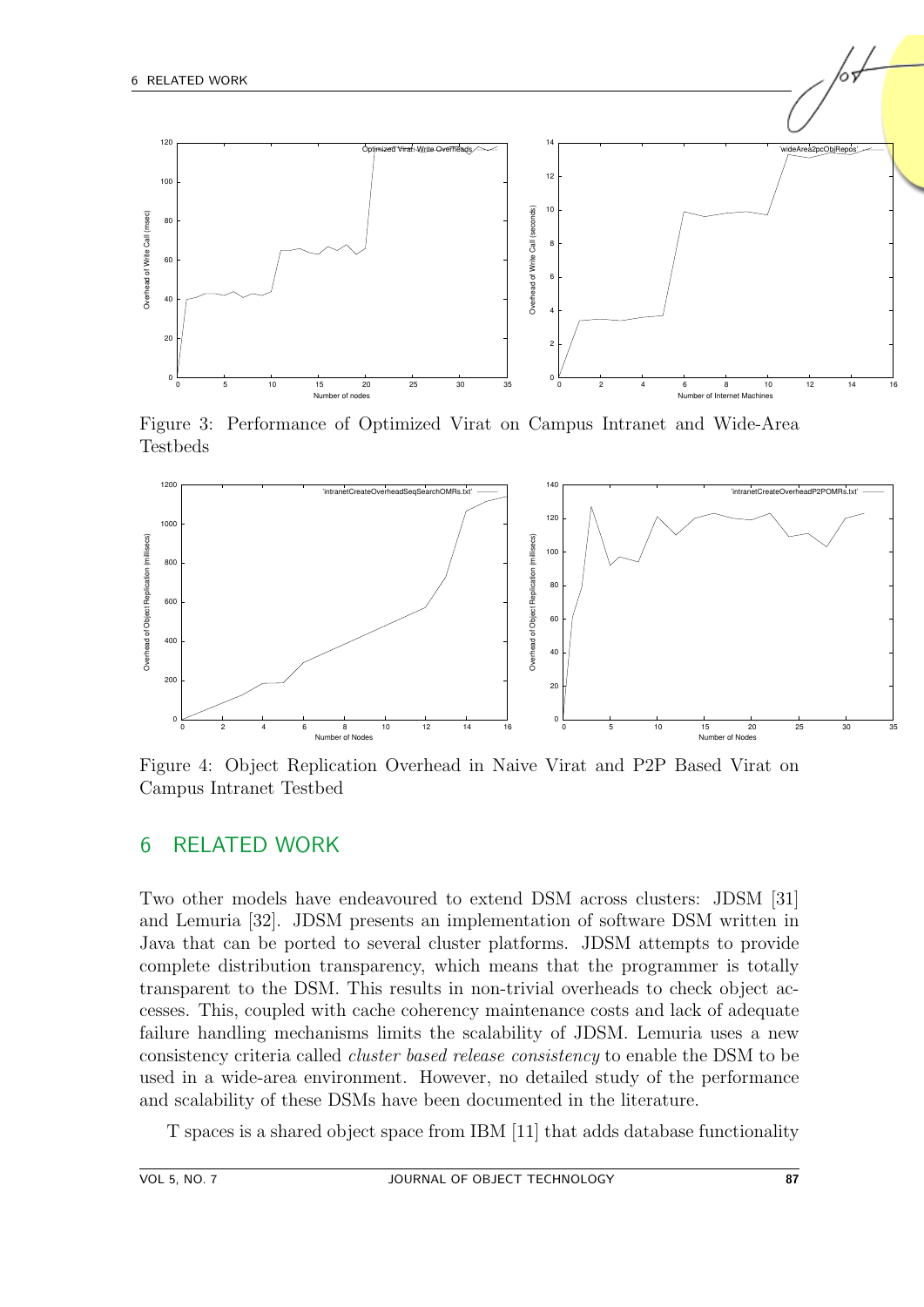to Linda tuplespace [\[4\]](#page-14-3) and is implemented in Java to take advantage of its wider usability. In addition to the traditional Linda primitives of in, out, read,  $T$  spaces supports set oriented operators and a novel rendezvous operator called *rhonda*. However, scalability is not one of the design goals of T spaces nor has it been evaluated for scalability. It may have difficulty scaling up, as it uses tspace server as a centralized component. Even if an application uses multiple tspace servers, the communication between these servers is not P2P. Hence, just like a naive Virat where communication between OMRs was not P2P, T spaces may not scale. Further, it does not address failures. At the Internet scale, failures become a serious concern.

Legion is a middleware approach targeted at providing a global virtual computer abstraction, that is built on top of Mentat, a parallel programming platform. Legion addresses wide area scalability issues explicitly. However, it does not provide distribution transparency to applications. It is well known that though object request brokers such as CORBA provide distribution transparency and various services such as transactions, replication and fault tolerance is not easily handled. FT-CORBA, the Fault Tolerance specification of CORBA [\[33\]](#page-16-11) which addresses replication, still has serious limitations with respect to: nondeterminism, transparency, three kinds of state (application, POA, infrastructure), weak identity, replication of clients and factories etc. [\[34\]](#page-17-0).

Globe [\[35\]](#page-17-1) is a middleware for constructing wide-area applications that addresses scalability issues explicitly. However, for scaling up to the wide-area, it needs scalable object location services as documented in [\[35\]](#page-17-1). They have addressed scalable location services for Globe in [\[36\]](#page-17-2). The location service is based on a worldwide distributed search tree that can be compared to the Distributed Hash Table (DHT) on which many structured P2P systems [\[37\]](#page-17-3) including Pastry and consequently Virat is based on. The tree based approach is scalable in terms of performance but does not handle node failures, whereas DHTs handle both.

# <span id="page-13-0"></span>7 CONCLUSIONS

We have analyzed both the geographic and numerical scalability of Virat, a shared object space by using an analytical model that we had proposed earlier. We had to redesign (and re-implement) Virat along two dimensions: consistency granularity maintain consistency at the level of OMRs; fault tolerance - make the OMRs form a P2P overlay to handle failures and scale up better. Thus, Virat becomes a unique scalable P2P based wide-area shared object space. To the best of our knowledge, shared object space or Distributed Shared Memory (DSM) implementations have not been realized over P2P systems, nor scaled to the wide-area. We have also presented performance studies over a wide-area testbed to show the scalability improvements made in Virat.

An interesting future direction is to make Virat a completely P2P shared object space, instead of making only the OMRs form a P2P overlay. All the nodes could

105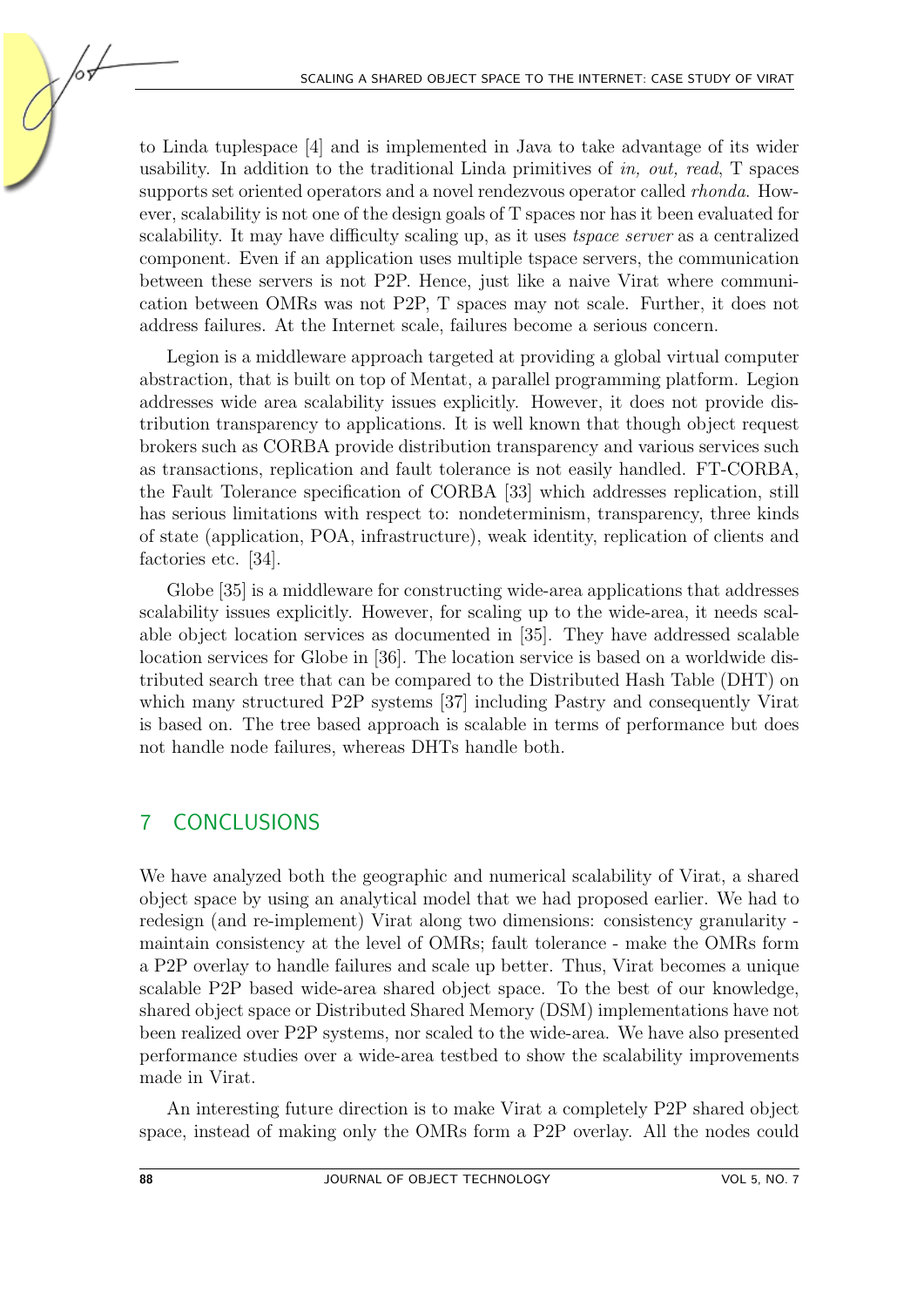form the overlay, with OMRs being super-peers. We are integrating Virat into Vishva, a two layered P2P routing substrate that we have developed as a middleware for grid computing systems [\[38\]](#page-17-4). This would enable OMR data to be replicated within a *zone* and make it easier to keep the data consistent. We are also building a replication service for large data grids over Virat and Vishva. This is a step towards our end goal of realizing large data grids over Virat. The idea of building grids over shared object spaces is also being exploited by other researchers [\[39\]](#page-17-5).

# REFERENCES

- <span id="page-14-0"></span>[1] C. Amza, A.L. Cox, S. Dwarkadas, P. Keleher, H. Lu, R. Rajamony, W. Yu, and W. Zwaenepoel. TreadMarks: Shared Memory Computing on Networks of Workstations. IEEE Computer, 29(2):18–28, February 1996.
- <span id="page-14-1"></span>[2] Weimin Yu and Alan Cox. Java/DSM: A Platform for Heterogeneous Computing. In ACM 1997 Workshop on Java for Science and Engineering Computation, June 1997.
- <span id="page-14-2"></span>[3] John B Carter. Design of the Munin Distributed Shared Memory System. Journal of Parallel and Distributed Computing, 29(2):219–227, February 1995.
- <span id="page-14-3"></span>[4] Nicholas Carriero and David Gelenter. Linda in Context. Communications of the ACM, 4(32):444–458, April 1989.
- <span id="page-14-4"></span>[5] Henri E Bal, M Frans Kaashoek, and Andrew S Tanenbaum. Orca: A Language for Parallel Programming of Distributed Systems. IEEE Transactions on Software Engineering, 18(3):190–205, 1992.
- <span id="page-14-5"></span>[6] Tsun-Yu Hsiao and Shyan-Ming Yuan. Practical Middleware for Massively Multiplayer Online Games. IEEE Internet Computing, 9(5):47–54, September/October 2005.
- <span id="page-14-6"></span>[7] Weijian Fang, Cho-Li Wang, and Francis C M Lau. On the Design of Global Object Space for Efficient Multi-threading Java Computing on Clusters. Parallel Computing, 29(11-12):1563–1587, 2003.
- <span id="page-14-7"></span>[8] Sun Microsystems. JS - JavaSpaces Service Specification. [http://java.sun.com/products/jini/2.0/doc/specs/html/js-spec.html, 2001.](http://java.sun.com/products/jini/2.0/doc/specs/html/js-spec.html)
- <span id="page-14-8"></span>[9] Henri E Bal, Raoul Bhoedjang, Rutger Hofman, Ceriel Jacobs, Koen Langendoen, Tim Ruhl, and M Frans Kaashoek. Performance evaluation of the orca shared-object system. ACM Transactions on Computer Systems,  $16(1):1-40$ , 1998.
- <span id="page-14-9"></span>[10] A Vijay Srinivas and D Janakiram. A Model for Characterizing the Scalability of Distributed Systems. ACM SIGOPS Operating Systems Review, 39(3):64–72, 2005.

/sŁ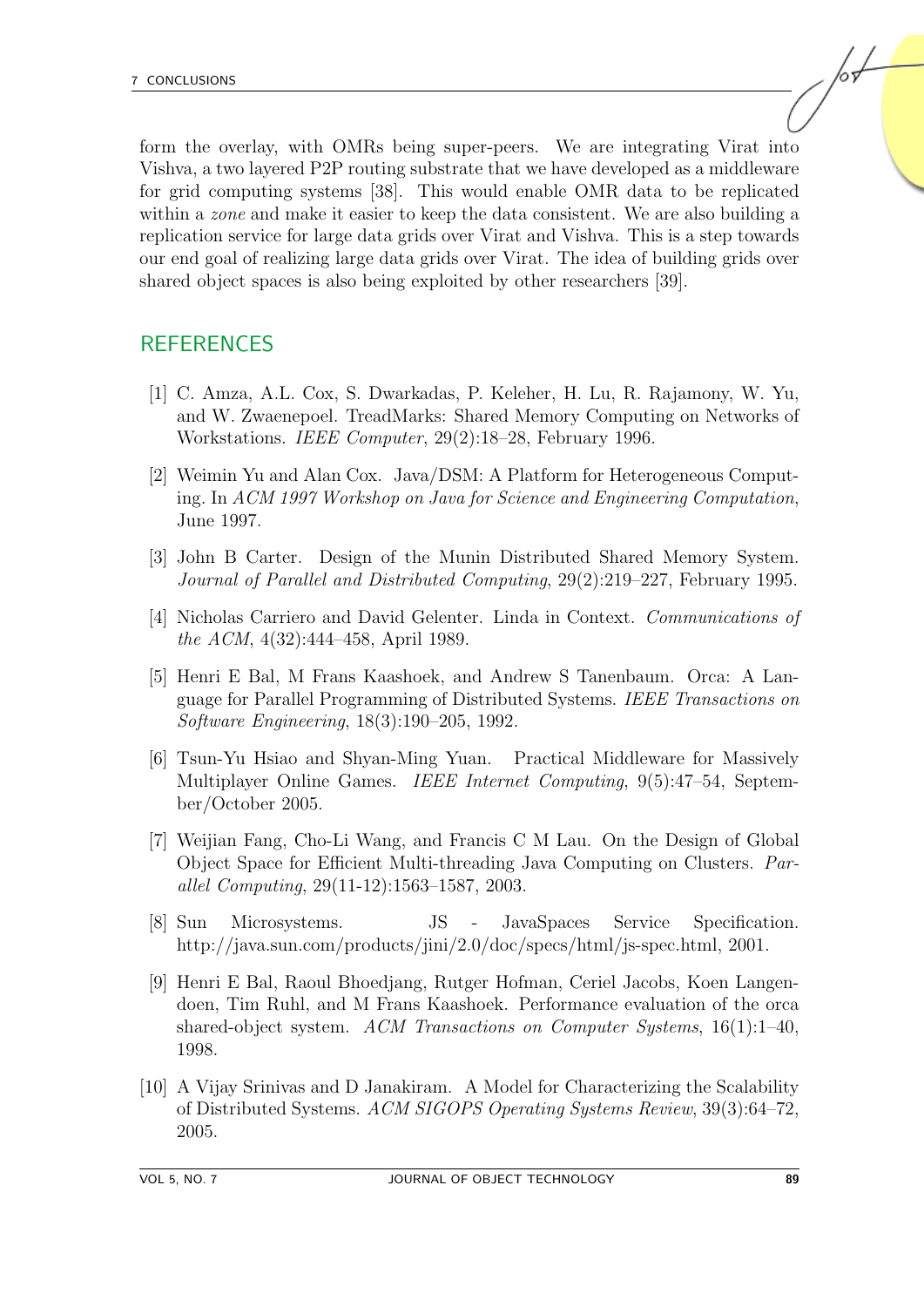- <span id="page-15-0"></span>[11] P Wyckoff, S W McLaughry, T J Lehman, and D A Ford. T Spaces. IBM Systems Journal, 37(3):454–474, 1998.
- <span id="page-15-1"></span>[12] M Raynal, G Rhia-kime, and M Ahamad. Serializable to Causal Transactions for Collaborative Applications. In Proceedings of the 23rd Euromicro Conference. Budapest, Hungary, September 1997.
- <span id="page-15-2"></span>[13] Mustaque Ahamad and Rammohan Kordale. Scalable Consistency Protocols for Distributed Services. IEEE Transactions on Parallel and Distributed Systems, 10(9):888–903, September 1999.
- <span id="page-15-3"></span>[14] Antony Rowstron and Peter Druschel. Pastry: Scalable, Distributed Object Location and Routing for Large-Scale Peer-to-Peer Systems. In Proceedings of the 18th IFIP/ACM International Conference on Distributed Systems Platforms (Midleware 2001), pages 329–350, Heidelberg, Germany, November 2001.
- <span id="page-15-4"></span>[15] Ben Y. Zhao, Ling Huang, Jeremy Stribling, Sean C Rhea, Anthony D Joseph, and John D Kubiatowicz. Tapestry: A resilient global-scale overlay for service deployment. IEEE Journal on Selected Areas in Communications, 22(1), January 2004.
- <span id="page-15-5"></span>[16] A Vijay Srinivas, D Janakiram, and Raghevendra Koti. Virat: An Internet Scale Distributed Shared Object, Event and Service Space. Technical Report IITM-CSE-DOS-2004-03, Distributed & Object Systems Lab, Indian Institute of Technology, Madras, 2004.
- <span id="page-15-6"></span>[17] A Vijay Srinivas, Raghavendra Koti, A Uday Kumar, and D Janakiram. Realizing Large Scale Distributed Event Style Interactions. In Proceedings of the European Conference on Object Oriented Programming (ECOOP) Workshop on Communication Abstractions for Distributed Systems. Oslo, Norway, 2004.
- <span id="page-15-7"></span>[18] D Janaki Ram, N S K Chandra Sekhar, and M Uma Mahesh. A Data-Centric Concurrency Control Mechanism for Three Tier Systems . In Proceedings of the IEEE Symposium on Web caching for E-business, part of IEEE Conference on Systems, Man and Cybernetics. Arizona, USA, 2001.
- <span id="page-15-8"></span>[19] Prasad Jogalekar and Murray Woodside. Evaluating the Scalability of Distributed Systems. IEEE Transactions on Parallel and Distributed Systems, 11(6):589–603, June 2000.
- <span id="page-15-9"></span>[20] J A Rolia and K C Sevcik. The Method of Layers. IEEE Transactions on Software Engineering, 21(8):689–700, August 1995.
- <span id="page-15-10"></span>[21] J E Neilson, C M Woodside, D C Petriu, and S Majumdar. Software Bottlenecking in Client-Server Systems and Rendezvous Networks. IEEE Transactions on Software Engineering, 21(9):776–782, September 1995.

105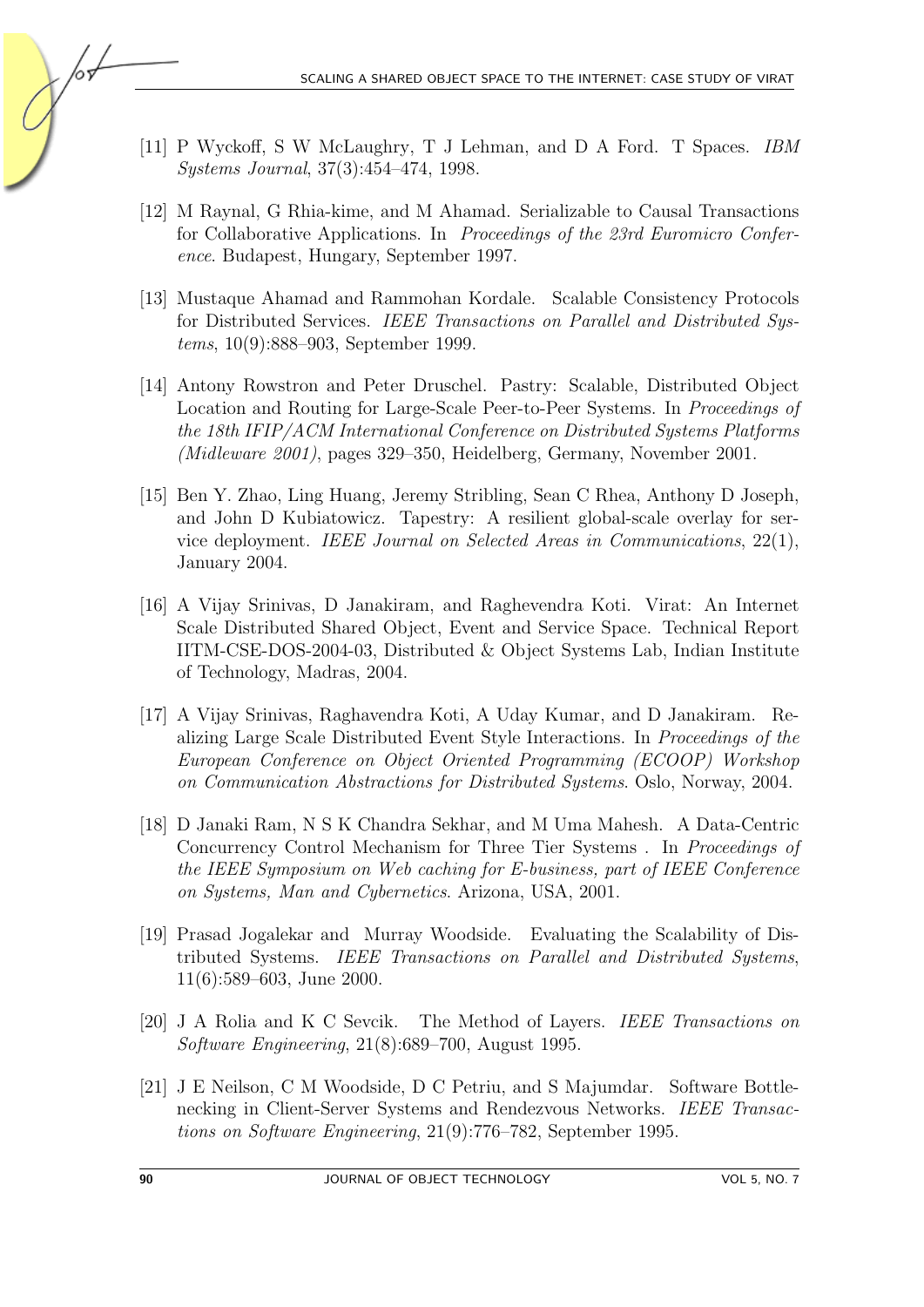- <span id="page-16-0"></span>[22] Douglas Schmidt, Michael Stal, Hans Robert, and Frank Buschmann. Pattern-Oriented Software Architecture: Patterns for Concurrent and Networked Objects. John Wiley & Sons, Inc., 2000.
- <span id="page-16-1"></span>[23] Paul Brebner and Jeffrey Gosper. How scalable is J2EE technology? ACM SIGSOFT Software Engineering Notes, 28(3):4–10, May 2003.
- <span id="page-16-2"></span>[24] Eric Brewer. Lessons from Giant Scale Services. IEEE Internet Computing, 5(4):46–55, July/August 2001.
- <span id="page-16-3"></span>[25] Chi Zhang and Zheng Zhang. Trading Replication Consistency for Performance and Availability: an Adaptive Approach. In Proceedings of the 23rd International Conference on Distribut ed Computing Systems. Providence, Rhode Island, USA, May 2003.
- <span id="page-16-4"></span>[26] D. Janaki Ram, M. Uma Mahesh, N.S.K. Chandra Sekhar, and Chitra Babu. Causal Consistency In Mobile Environment. ACM Operating Systems Review, 35(1):34–40, January 2001.
- <span id="page-16-5"></span>[27] Steven D Gribble, Eric A Brewer, Joseph M Hellerstein, and David Culler. Scalable, Distributed Data Structures for Internet Service Construction. In 4th Symposium on Operating System Design & Implementation. San Diego, California, USA, October 2000.
- <span id="page-16-6"></span>[28] Maurice Herlihy, Victor Luchangco, and Mark Moir. Obstruction-Free Synchronization: Double-Ended Queues as an Example. In 23rd International Conference on Distributed Computing Systems (ICDCS 2003). Providence, Rhode Island, USA, May 2003.
- <span id="page-16-7"></span>[29] Mustaque Ahamad, Ranjit John, Prince Kohli, and Gil Neiger. Causal memory meets the consistency and performance needs of distributed applications! In EW 6: Proceedings of the 6th workshop on ACM SIGOPS European workshop, pages 45–50, New York, NY, USA, 1994. ACM Press.
- <span id="page-16-8"></span>[30] Mustaque Ahamad, Phillip W Hutto, Gil Neiger, James E Burns, and Prince Kohli. Causal memory: Definitions, implementation and programming. Technical Report GIT-CC-93/55, Georgia Institute of Technology, 1994.
- <span id="page-16-9"></span>[31] Yukihiko Sohda, Hidemoto Nakada, Hirotaka Ogawa, and Satoshi Matsuoka. Implementation of Portable Software DSM in Java . In Joint ACM Java Grande - ISCOPE 2001 Conference, pages 163–172. Palo Alto, CA , USA, June 2001.
- <span id="page-16-10"></span>[32] Saito Shoichi and Kunieda Yoshitoshiand Ojubo Eiji. An Implementation of Distributed Shared Memory in Wide Area Network and Its Performance Evaluation. *IPSJ JOURNAL*, 6(40), 2001.
- <span id="page-16-11"></span>[33] Object Management Group. Fault Tolerant CORBA (Final Adopted Specification), December 2001. formal/01-12-29.

/sŁ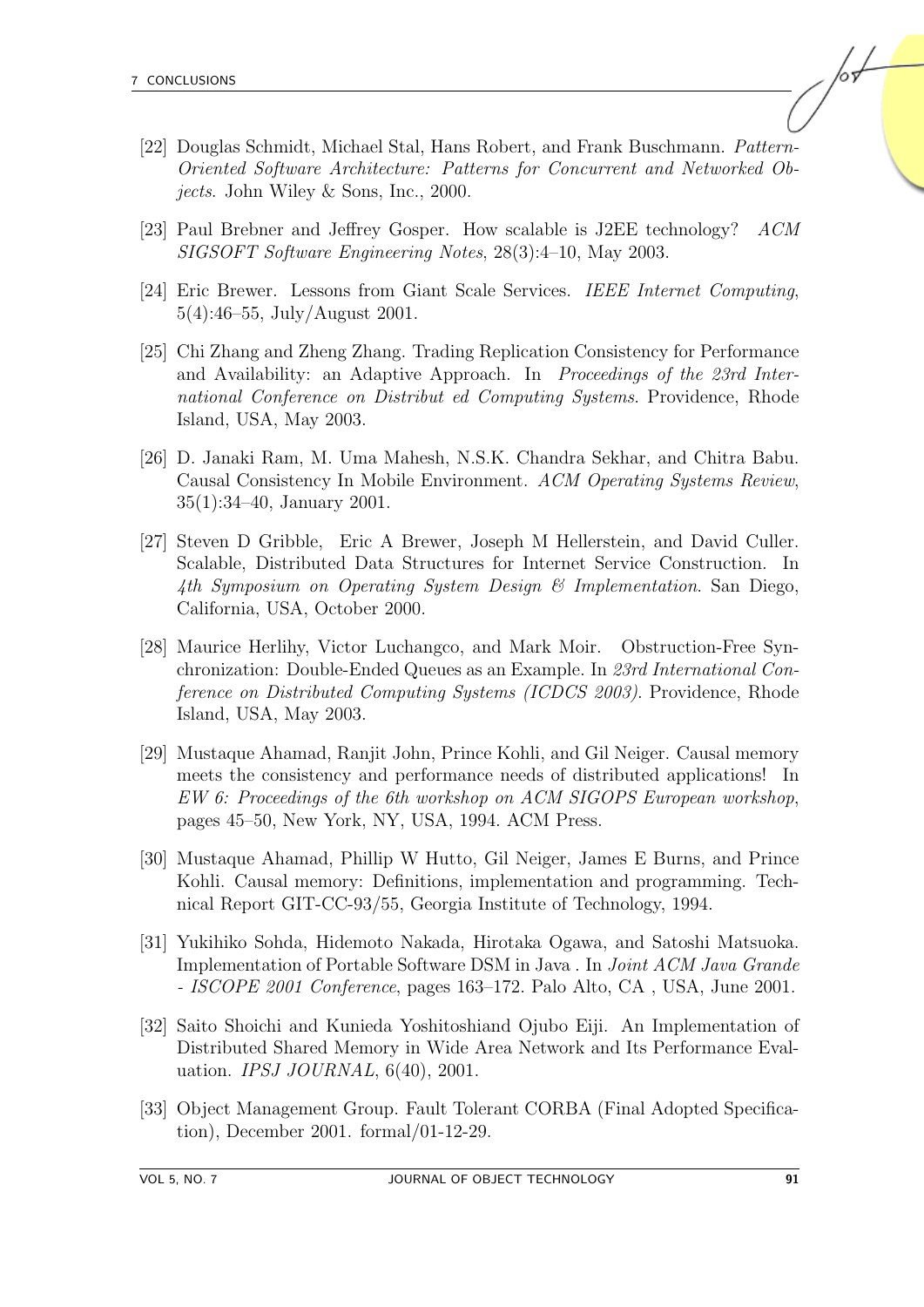- <span id="page-17-0"></span>[34] Pascal Felber and Priya Narasimhan. Experiences, Strategies, and Challenges in Building Fault-Tolerant CORBA Systems. IEEE Transaction on Computers, 53(5):497–511, May 2004.
- <span id="page-17-1"></span>[35] Maarten van Steen and Philip Homburg and Andrew S. Tanenbaum. Globe: A Wide-Area Distributed System . IEEE Concurrency, 7(1):70–78, January-March 1999.
- <span id="page-17-2"></span>[36] M Van Steen, F J Hauck, P Homburg, and A S Tanenbaum. Locating Objects in Wide-Area Systems. IEEE Communications Magazine, 36(1):104–109, January 1998.
- <span id="page-17-3"></span>[37] Ion Stoica, Robert Morris, David Karger, M Frans Kaashoek, and Hari Balakrishnan. Chord: A Scalable Peer-to-Peer Lookup Service for Internet Applications. IEEE/ACM Transactions on Networking, 11(1):17–32, February 2003.
- <span id="page-17-4"></span>[38] M Venkateswara Reddy, M A Maluk Mohamed, Tarun Gopinath, A Vijay Srinivas, and D. Janakiram. Vishwa: A Paradigm for Anonymous Remote Computation and Communication for Peer-to-Peer Grid Computing. Technical Report IITM-CSE-DOS-2005-12, Distributed & Object Systems Lab, Department of Computer Science & Engineering, Indian Institute of Technology Madras, 2005.
- <span id="page-17-5"></span>[39] Tobin J Lehman and James H Kaufman. Optimal Grid: Middleware for Automatic Deployment of Distributed FEM Problems on an Internet-Based Computing Grid. In Proceedings of the IEEE International Conference on Cluster Computing (CLUSTER'03), pages 164– 171, Kowloon, Hong Kong, December 2003.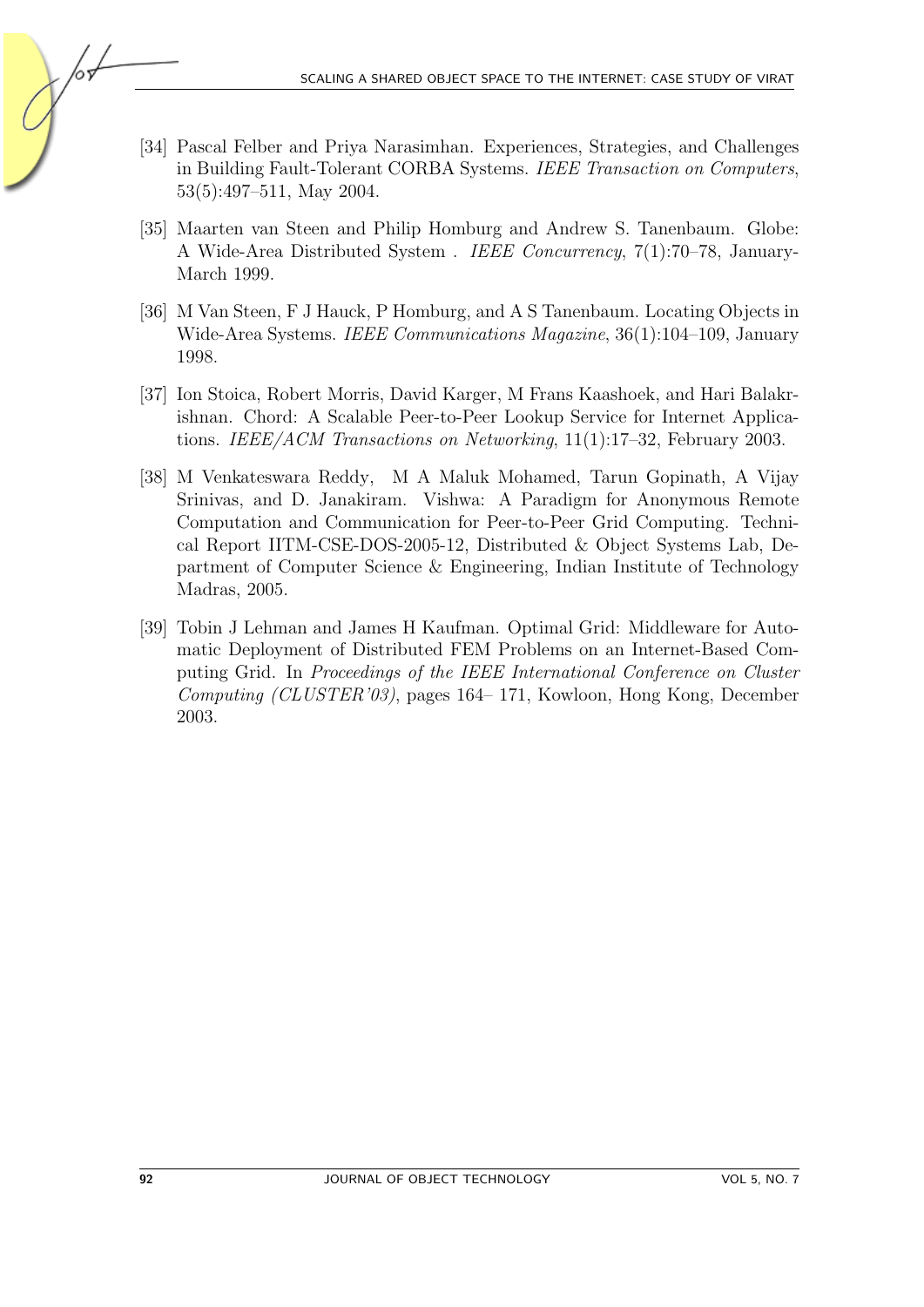# APPENDIX: PROGRAMMING WITH VIRAT SHARED OBJECT SPACE

We first illustrate how the client program will look like. This program creates an object and makes it sharable across nodes. The code to be written for accessing this shared object from a different node is shown next. The application is a simple chat application. It is taken for illustrative purposes and one can develop complex applications over Virat.

```
class createSharedObject
{
  public static void main(String args[])
  {
   try {
      dclass chatObject = new dclass();
      DSm dsm = new DSm();
      String oid = dsm.CreateNewObject(chatObject ,"dclass");
   // this means we want to share the dc object.
   ...... // other code.
   // accept user input for next line
      while (!done)
      {
         try
            {
               ch = System.in.read();if (ch < 0 || (char)ch == 'n')done = true:
               else
                  userInput = userInput + (char) ch;
         }
      }
      chatObject.setValue(userInput);
   // this is a local change.
      dsm.Write(oid,chatObject);
   // this will reflect the value to others.
      chatObject = dsm.Fead(oid);// fetch current value from DSM (possibly changed by other chatters)
   }
   catch(Exception E)
```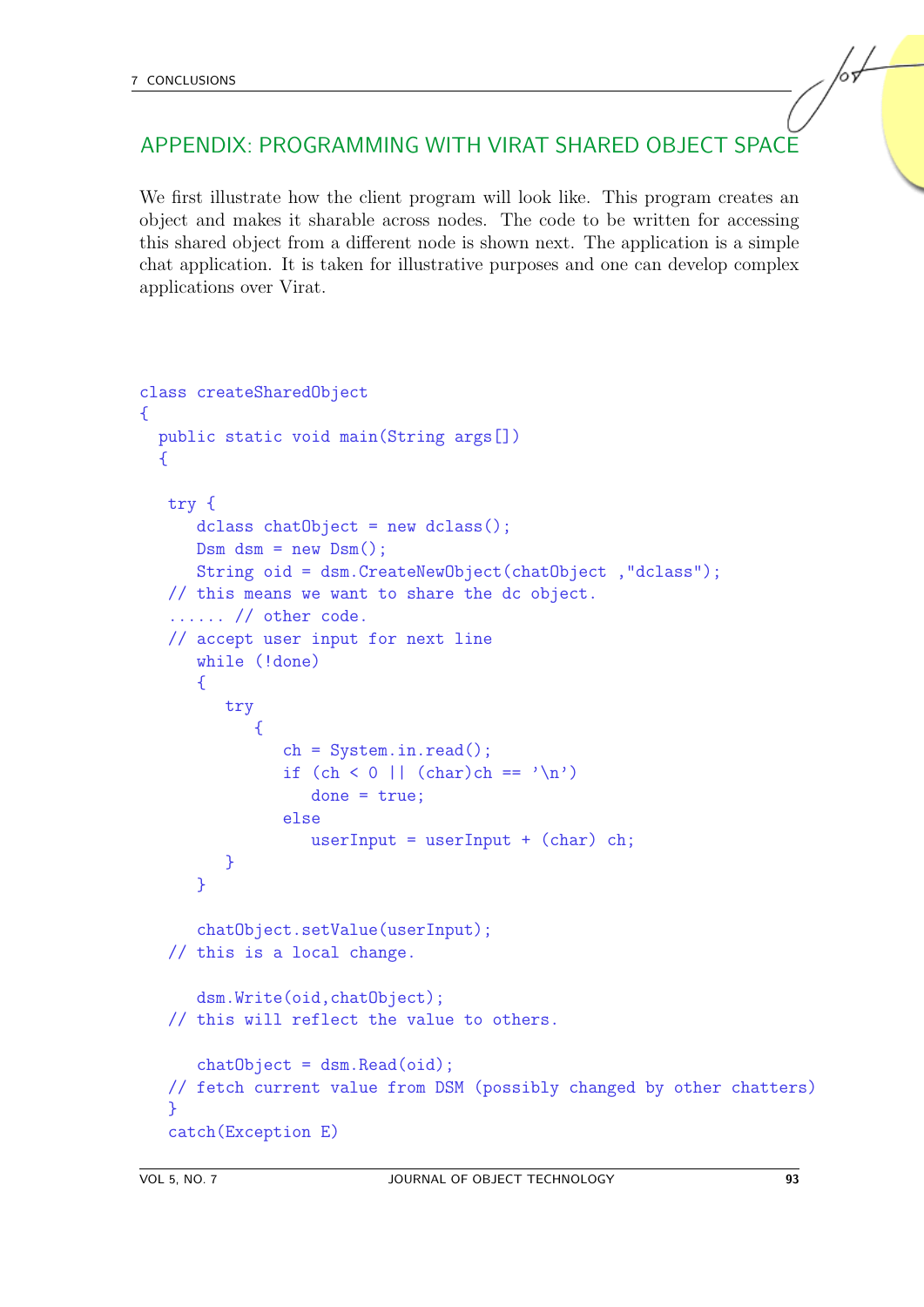```
{
      System.out.println("Exception in client " + E.getMessage());
      E.printStackTrace();
   }
  }
}
```
The above program has created a shared object and made it sharable. The object (identified by its oid) can be accessed from a remote node by writing the following code. The assumption here is that the object identifier is known at the remote node. By using other operations such as Read, Remove in addition to the Read and Write shown here, complex distributed applications can be developed over the Internet, as the shared object space has been shown to be scalable. The programmer only has to write this client code and run it on the available machines. He/She must also run an OMR object per cluster and the DSM object in each node.

```
class accessSharedObject
\mathcal{L}public static void main(String args[])
  {
   try {
      dclass chatObject = new dclass();
      DSm dsm = new DSm();
      System.out.println("value of args[0] is: " + args[0]);
   // assuming oid is args[0].
      chatObject = (dclass)dsm.Create(args[0], 1);....
   // code for getting user input, just as above.
      chatObject.setValue(userInput);
   // local write
      dsm.Write(args[0],chatObject);
   // reflects the value at all replicas
   }
   catch(Exception E)
   \overline{f}System.out.println("Exception in client " + E.getMessage());
      E.printStackTrace();
   }
  }
}
```